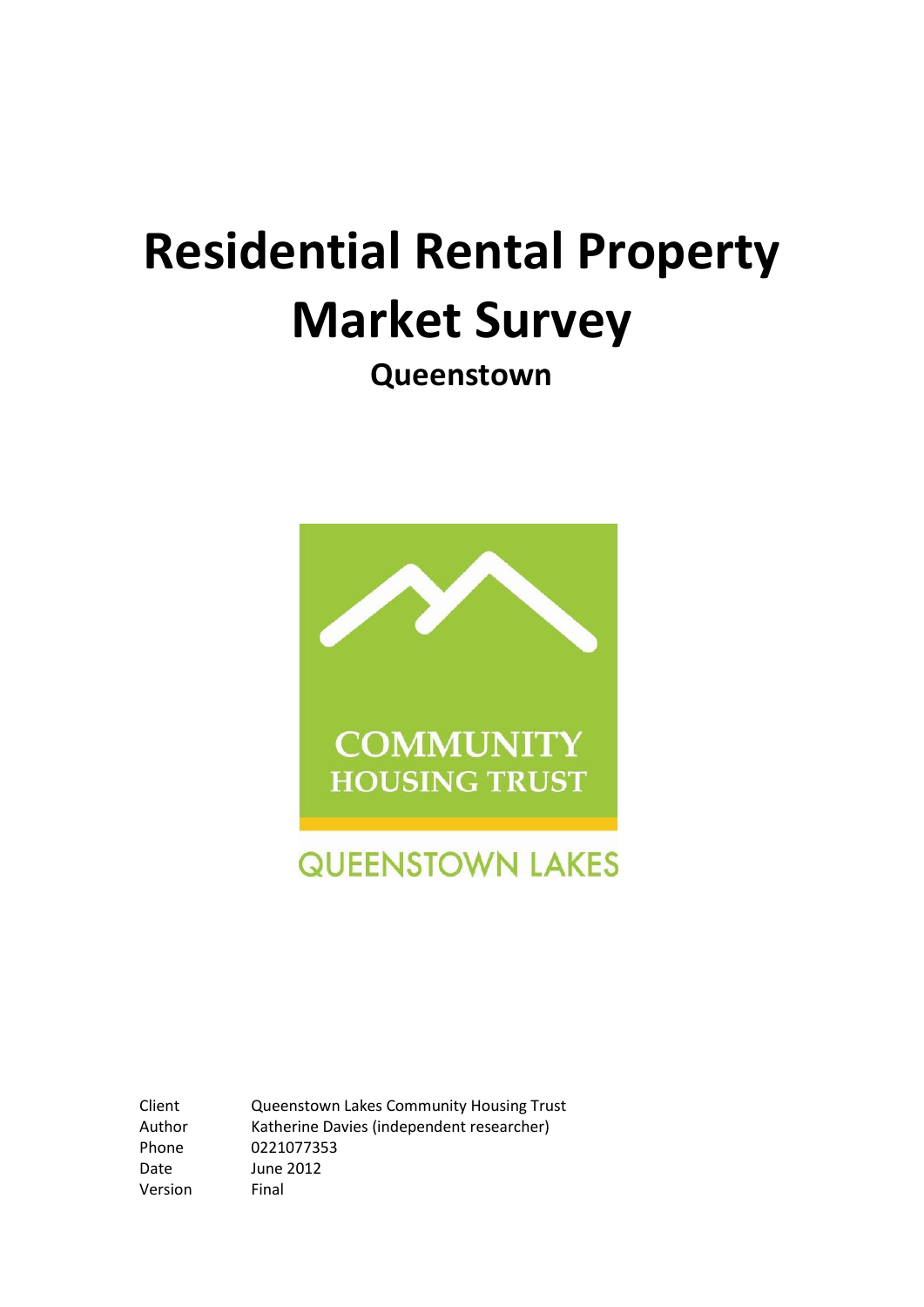# **Key Findings**

- 86% of respondents expect housing costs to be a barrier to any long term commitment to Queenstown
- 68% of respondents earned between just \$30,000 and \$50,000
- 80% of respondents were citizens or had permanent residency
- 80% said quality of housing did not compare favourably with other places
- Overwhelming aspiration for home ownership (95%)
- 39% renters in housing stress now
- Gratitude amongst renters that the issue is receiving some attention

#### **About the survey**

- Independent
- Largest ever survey of renters in Queenstown
- Verified the number of rental properties in the range 2000-2100
- With 2-3 renters per property suggests a total market of around 5000 or 30% of the population

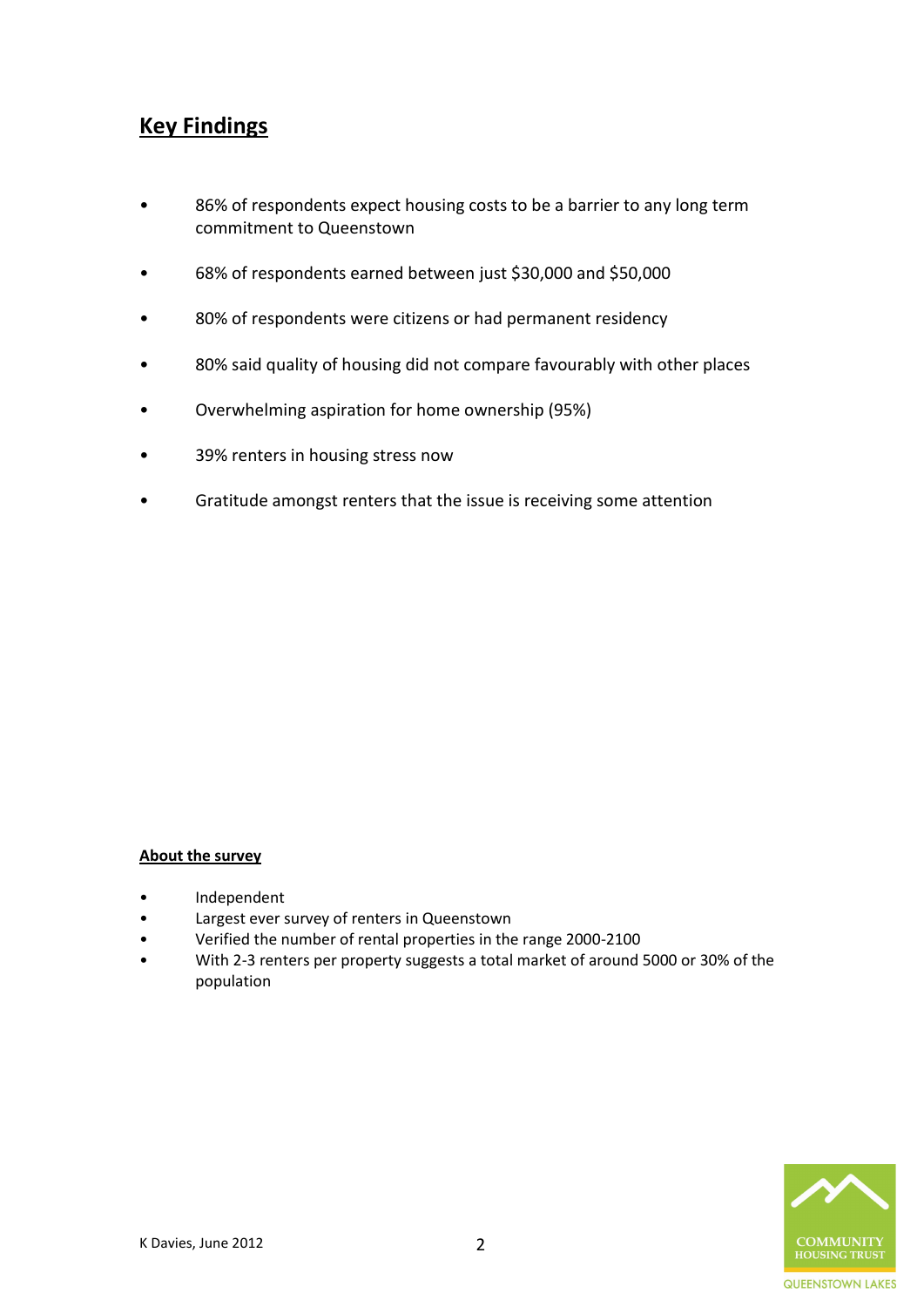# **Contents**

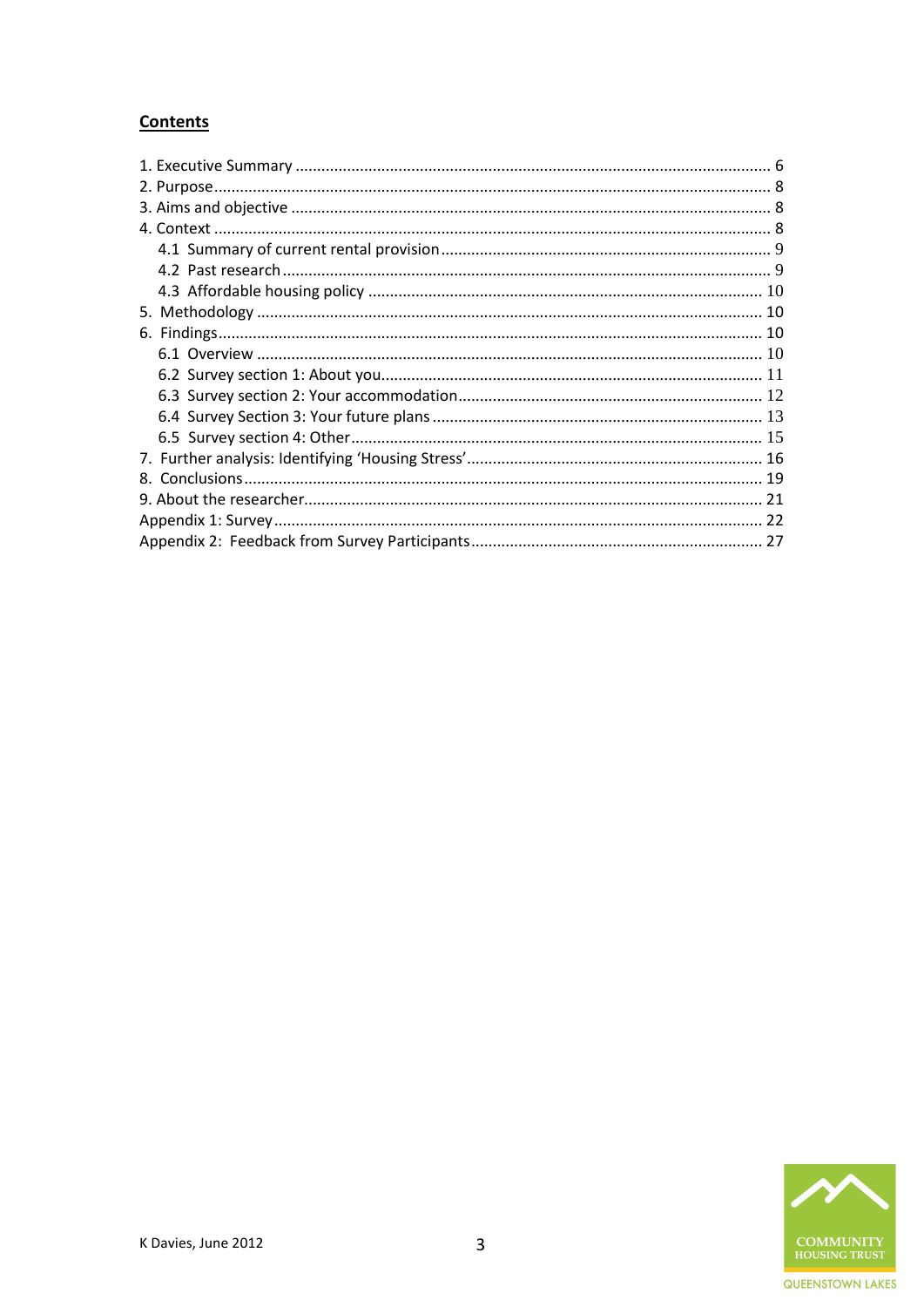# **List of Tables**

- Table 1: 'How does renting in the Queenstown district compare to your previous renting experiences in New Zealand?'
- Table 2: 'Do you aspire to buy a property in the Queenstown district either now or in the future?'
- Table 3: Cross tabulation analysis of aspirations to buy (maybe and no answers) and housing affordability a barrier to long term commitment to Queenstown.
- Table 4: Cross tabulation analysis of aspirations to buy and affordability as a barrier to long term commitment to Queenstown.

# **List of Figures**

Figure 1: Queenstown Lakes District Council Rates Database 2009. Rental property location summary.

Figure 2: Age profile of respondents.

Figure 3: Wage profile of respondents.

Figure 4: Immigration profile of respondents.

Figure 5: Joint Income profile of respondents.

Figure 6: 'Why do you aspire to own your own home?'

Figure 7: Housing stress versus age.

Figure 8: Housing stress versus individual earnings.

Figure 9: Housing stress versus time renting.

Figure 10: Affordability a barrier to long term commitment versus joint household income.

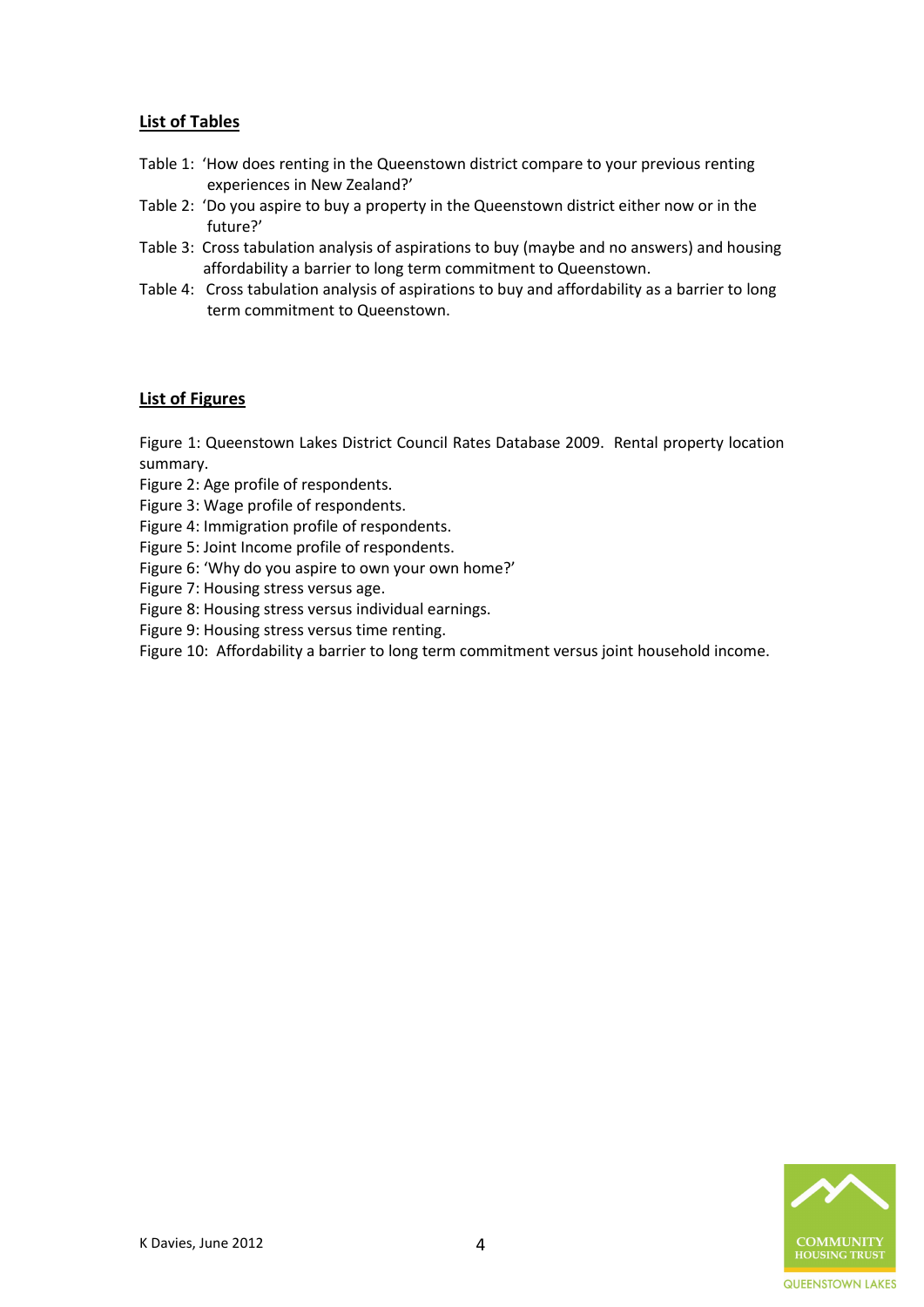# **Acknowledgments**

Thank you to all the renters who took the time to complete the online survey. It is due to your time and effort that this research has been able to achieve a number of significant findings. A special thank you is extended to all the accommodation providers who emailed a link to the survey to their renters and supplied invaluable information on their rental databases – they are;

- *Bayleys*
- *Executive Accommodation*
- *Hoamz*
- *Housemart*
- *Professionals*
- *Queenstown Accommodation Centre*
- *Ray White*
- *Resort Rentals*.

Thank you also to Queenstown Lakes District Council for providing the vital data on the District's rating system.

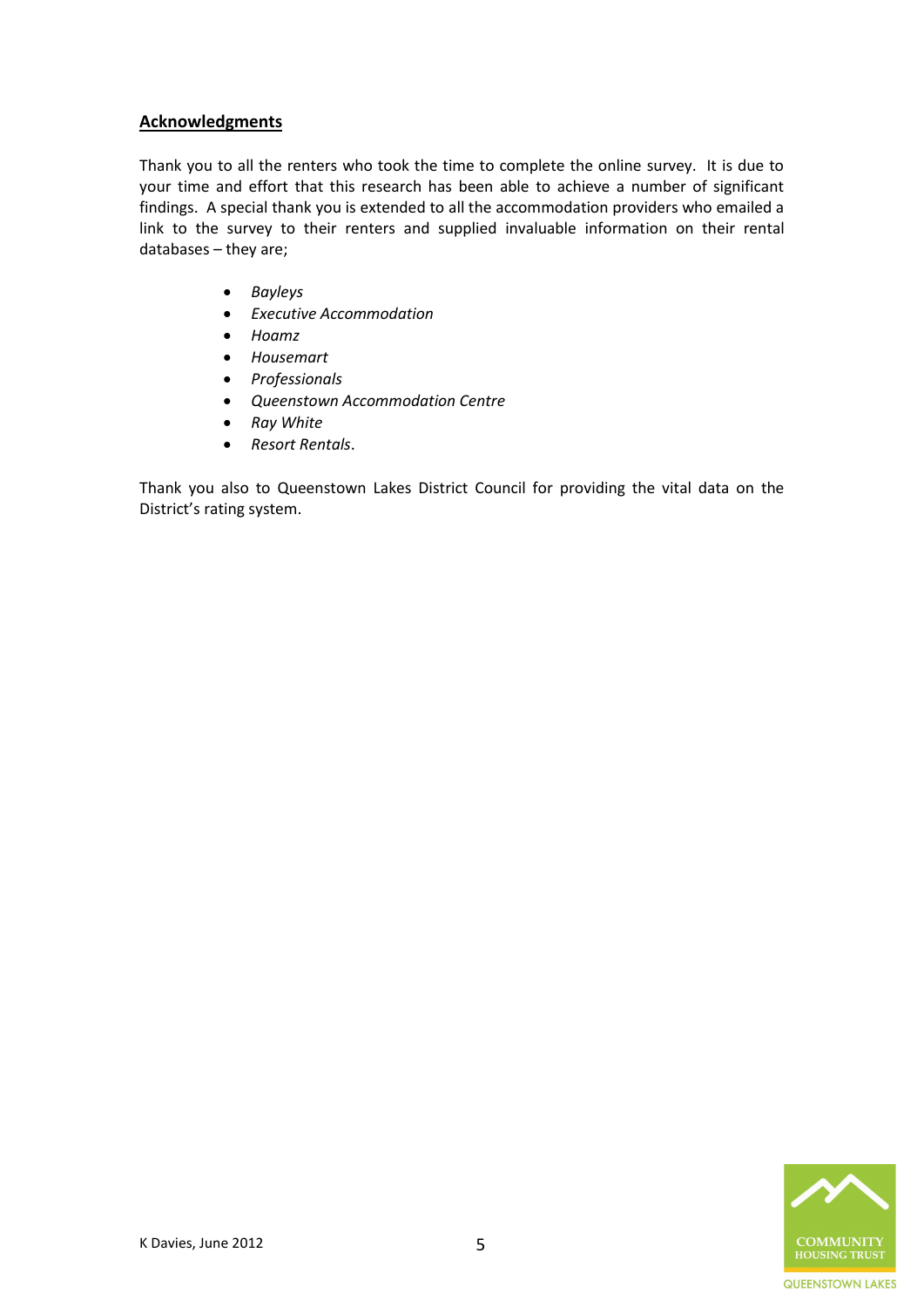# <span id="page-5-0"></span>**1. Executive Summary**

The purpose of the research was to examine the need for increased housing support in the rental population with three specific aims; to determine where people are on the continuum from renting to buying and identify where 'housing stress' exists, to determine whether the current housing products offered by the Trust are sufficient to meet the demands of the market and determine how aware renters are of the Community Housing Trust and the products it offers. This information will allow direct comparison to previous research conducted by Ascari.

An online survey was utilised to capture data from people renting in the Queenstown Lakes District, with newspaper, radio advertising and a leaflet drop used to promote participation. The survey ran for four weeks and an incentive was offered.

A total of 569 people logged onto the survey and 523 of those responses were deemed usable. Based on a population size of 2050, taken from an aggregation of the Queenstown Lakes District Council (QLDC) 2009 rental database and figures from accommodation providers, a sample of 464 was required to obtain a margin of error of +/- 4 at the 95% confidence level.

# **Findings**

The first section of the survey established demographic information about renters and in terms of age 60% were between 26 and 40, with 19% under 25. Only 21% of respondents were over 41 and 1% were retired. The majority earned below \$50,000 per annum and only a small percentage earned over \$110,001.

Respondents were mainly New Zealand citizens and 21% had residency or work to residency visas. A very small percentage of respondents were on work visas with some of them specifying plans to stay longer. The respondents who selected 'other' were either Australian citizens, on student visas or parent/guardian visas

Most respondents live in Queenstown with 18% residing in Frankton and 15% in Fernhill. Under 10% live in both Arrowtown and Goldfield Heights and a small percentage in other outlying areas. Renters also responded from Glenorchy, Closeburn and Dalefield. 38% of respondents were living with between two and five flatmates and 27% with their partner/spouse. Only 10% of respondents were renting by themselves and a small percentage from a range of other household makeup's including one parent families, as well as families who are renting a room to help cover the rent.

Respondents were asked how their experience of renting in Queenstown compares to their experiences of renting elsewhere in New Zealand. There was roughly a four to one ratio of negative to positive comments, meaning that for every four renters who perceive renting in Queenstown negatively, only one renter views their experience as positive.

Renters were asked about their aspirations to buy and 43% of people suggested that they aspire to buy a property in Queenstown, 30% said maybe depending on their finances and 13% said that they could not afford to buy here. Small percentages said that they were not staying in Queenstown long term, did not want the inflexibility, responsibility, cost or hassle of repairs. People who said that they aspire to own property were asked whether they will be buying with someone. The majority of respondents (64%) will be buying with a partner

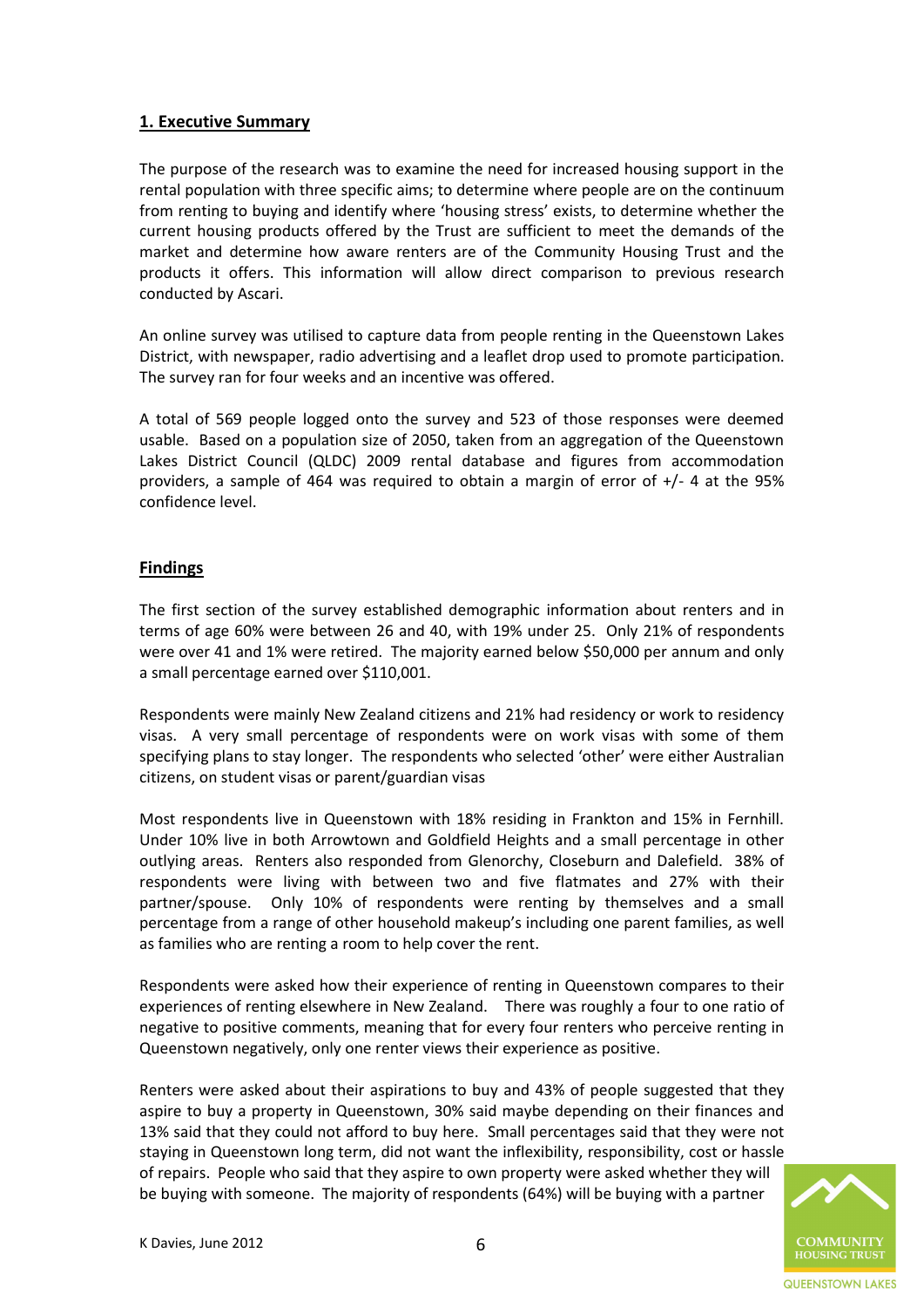or spouse and a small percentage (28%) said that they aspire to buy a property alone. Fewer than 10% of people said that they wish to buy with friends or family. For the majority, \$70,000 per annum will be their joint income, with only a small percentage earning over \$110,000. Financial reasons such as needing to save for a bigger deposit was the main rationale cited as stopping people buying sooner. Financial security and something that is their own were given as reasons for aspiring to buy.

The question, 'Is affordability a barrier to your long term commitment to Queenstown?' was posed. Astonishingly, 86% of renters believe that affordability is or could be a barrier to their long term commitment to the Queenstown district.

People were asked whether they are aware of the Queenstown Lakes Housing Trust and its products. 56% of respondents said that they are aware of the Trust and when asked about specific products the Shared Ownership programme was the product most respondents were aware of (22%). 20% of respondents were aware of the Nerin Square development, 8% of the Rent Saver scheme and only 6% were aware of Starter Loans. 44% of people were not aware of any of the Trust's products.

# **Further analysis**

The research utilised cross tabulation analysis to understand where housing stress is occurring within communities. Further analysis of the questions, 'do you aspire to buy a property in Queenstown?' and 'is housing affordability a barrier to your long term commitment to Queenstown?' demonstrated that housing stress could be apparent in 39% of renters. Profiling of these people showed that stress was most likely to occur around age 26 to 35 but was still apparent in people in their 40's. People with individual incomes of \$30,000 to \$50,000 were most likely to feel housing stress and, as expected, the more people earned the less likely they were to feel stress. Looking at length of time renting showed that people renting 6 months to a year showed the most housing stress, which decreased the longer people had been renting for.

Even though people aspire to buy in Queenstown, further analysis showed that they still perceive affordability as a barrier to them achieving their goals. When joint incomes were taken into account only salaries over \$90,000 appeared adequate to reduce people's perceptions of affordability.

#### **Conclusions**

Although a larger sample was targeted, the research concluded that the numbers achieved were sufficient to be confident that the results reflect the general population. It was summarised that the continuum from renting to buying could be thought of in three distinct bands, the 56% who are renting until they buy, the 5% who are happy renting and have no intention to buy and the 39% who aspire to buy but cannot due to affordability. However, the fact that 86% believed that affordability is or could be a barrier to their long term commitment to Queenstown showed that aspirations and reality do not necessarily correspond.

Large numbers of people were shown to fall within the earnings criteria for the Trusts Shared Ownership and Renter Saver schemes. However, as there are a number of

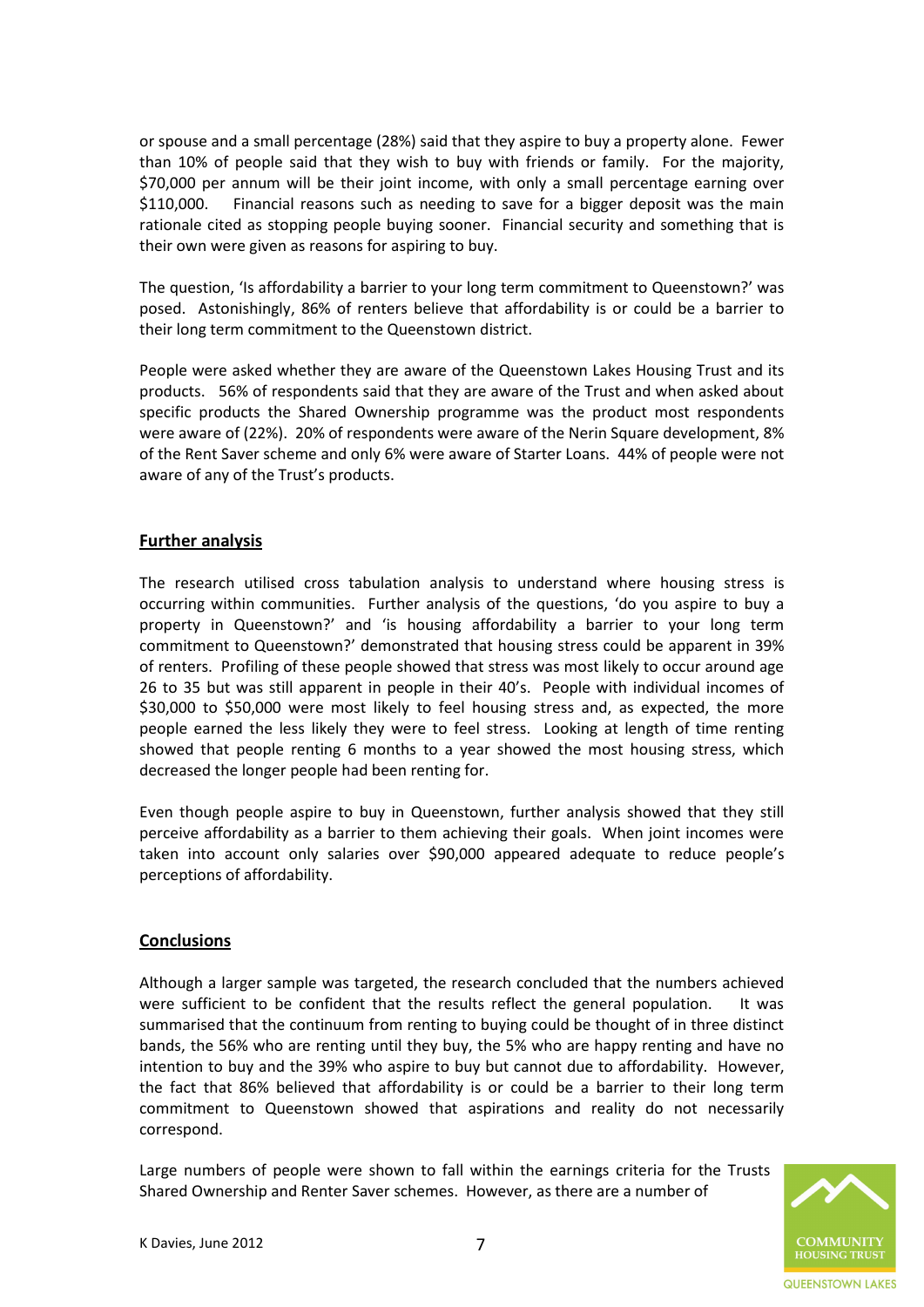eligibility criteria it was difficult to specify the exact numbers of renters appropriate for these schemes.

It was concluded that awareness of the Trust has increased from 32% in 2009 to 56% for this survey. However, awareness of actual products is still low suggesting that further marketing work needs to be done.

# <span id="page-7-0"></span>**2. Purpose**

The purpose of this report is to present the findings from an online renters' survey which ran at the end of April 2012. Queenstown Lakes Community Housing Trust (QLCHT) commissioned an independent researcher to conduct this work on their behalf.

# <span id="page-7-1"></span>**3. Aims and objective**

The objective of the research was to identify the need for increased housing support with three specific aims:

- To determine where people are on the continuum from renting to buying and identify where 'housing stress' exists.
- To determine whether the current housing products offered by the Trust are sufficient to meet the demands of the market.
- Determine how aware renters are of the Community Housing Trust and the products it offers. This information will allow direct comparison to previous research conducted by Ascari.

# <span id="page-7-2"></span>**4. Context**

According to June 2011 estimates the Queenstown Lakes district has a resident population of 28,700<sup>1</sup> with the townships of Queenstown, Arrowtown and the Wakatipu Basin containing around 18,000 people. In addition the population swells seasonally with migrant workers who meet the requirements of the tourism industry in both the summer and winter months. Accommodation providers Harcourts suggest that this translates into low vacancy and high demand for rentals, with an increased demand for lifestyles rentals i.e. up to three months at a time.

Queenstown is reportedly one of the least affordable places to live in New Zealand, with median house prices in March 2012 at \$445,000, compared to the New Zealand median of \$370,000<sup>2</sup>. With house prices above average, the Area Median Income of \$62,006<sup>3</sup> means that a person purchasing alone would roughly require a \$150,000 deposit to achieve an affordable mortgage of 30% of their annual income. However, research suggests that New Zealanders on average pay around 40% of their annual household income, 10% above that of other developed counties.

**QUEENSTOWN LAKES** 

 $\overline{a}$ 

<sup>1</sup> Subnational population estimate at 30 June 2011 (boundaries at 1 July 2011). Statistics New Zealand.

<sup>&</sup>lt;sup>2</sup> <http://www.queenstownproperty.com/>

<sup>&</sup>lt;sup>3</sup> Income and Household worksheet 2012, provided by QLCHT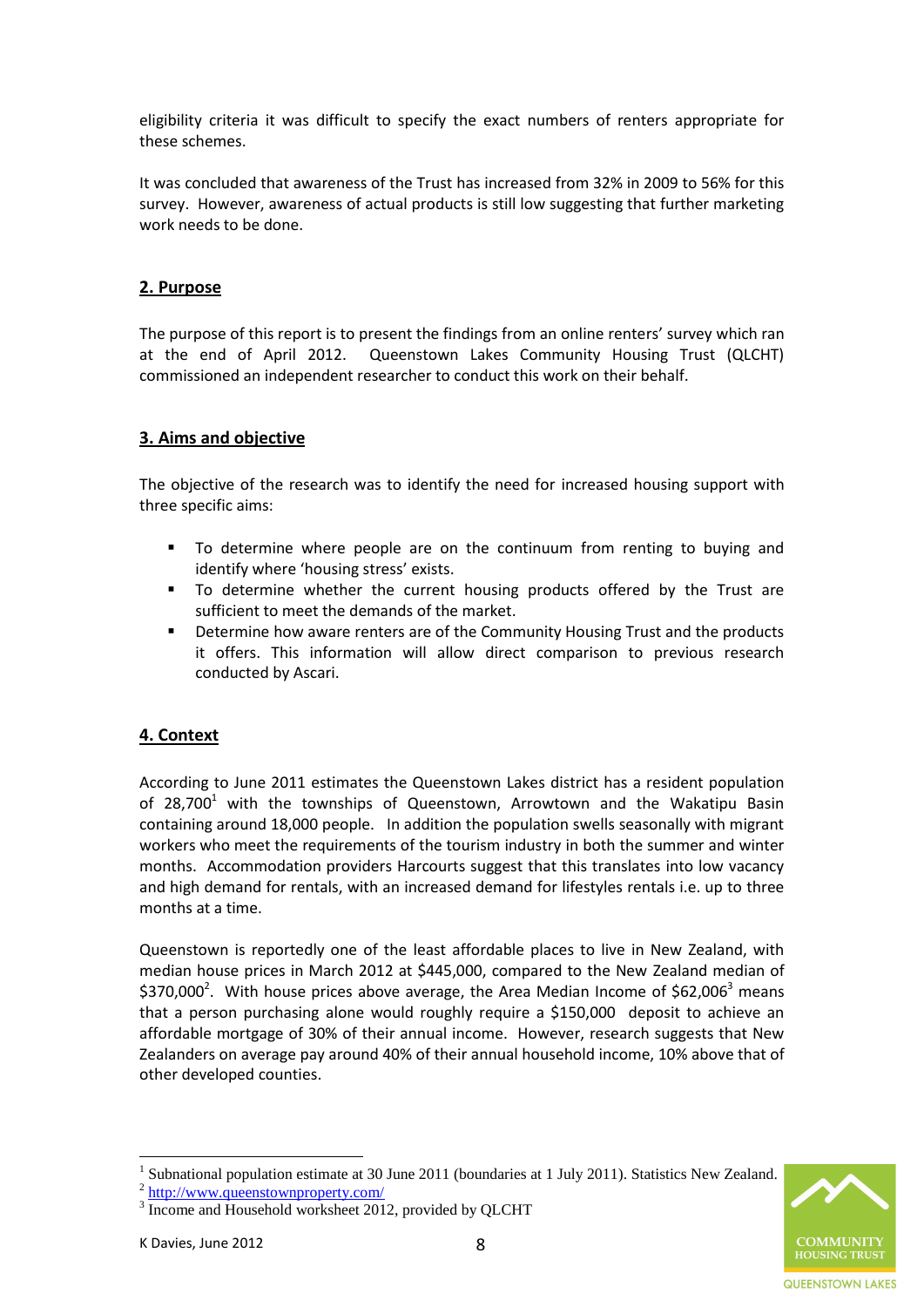# <span id="page-8-0"></span>*4.1 Summary of current rental provision*

A total of 2483 rental properties in the Wakatipu area are detailed on the Queenstown Lakes District Council (QLDC) rates database 2009. Figure 1 shows how these properties are dispersed through this area.



# **Figure 1: QLDC Rates Database 2009. Rental property location summary.**

A quick survey of 100 properties in Arrowtown, selected at random from the QLDC database, suggested that 18 properties were either empty (curtains closed, backlog of newspapers and post), for sale or demolished. The database is therefore used as a guide to the number of properties potentially being rented in the district.

Accommodation providers were contacted to ascertain the number of rental properties currently held on their databases. The total number of long term rentals currently under management in the Queenstown district was found to be 1639. Based on the assumption that these agencies manage around 80% of the market, and using the QLDC database as a guide, it is reasonable to assume that there are around 2050 rental properties.

# <span id="page-8-1"></span>*4.2 Past research*

QLCHT commissioned rental market research in 2009 and surveyed a total of 120 renters. The research found that it is common for people to move rental properties at least once a year due to poor maintenance and difficulties in heating their current residence. Most respondents to the survey could not afford to live independently and a high percentage were living with at least one flatmate. 78% of those surveyed in 2009 would prefer to own a home but financial barriers prevented them from doing so. As a result of this research QLCHT developed a rent saver programme for eligible households whose needs are not being met by the market.

Although rental research has been conducted in the past, this research project is to be considered stand alone. The only comparison that will be made relates to awareness of QLCHT and its products.

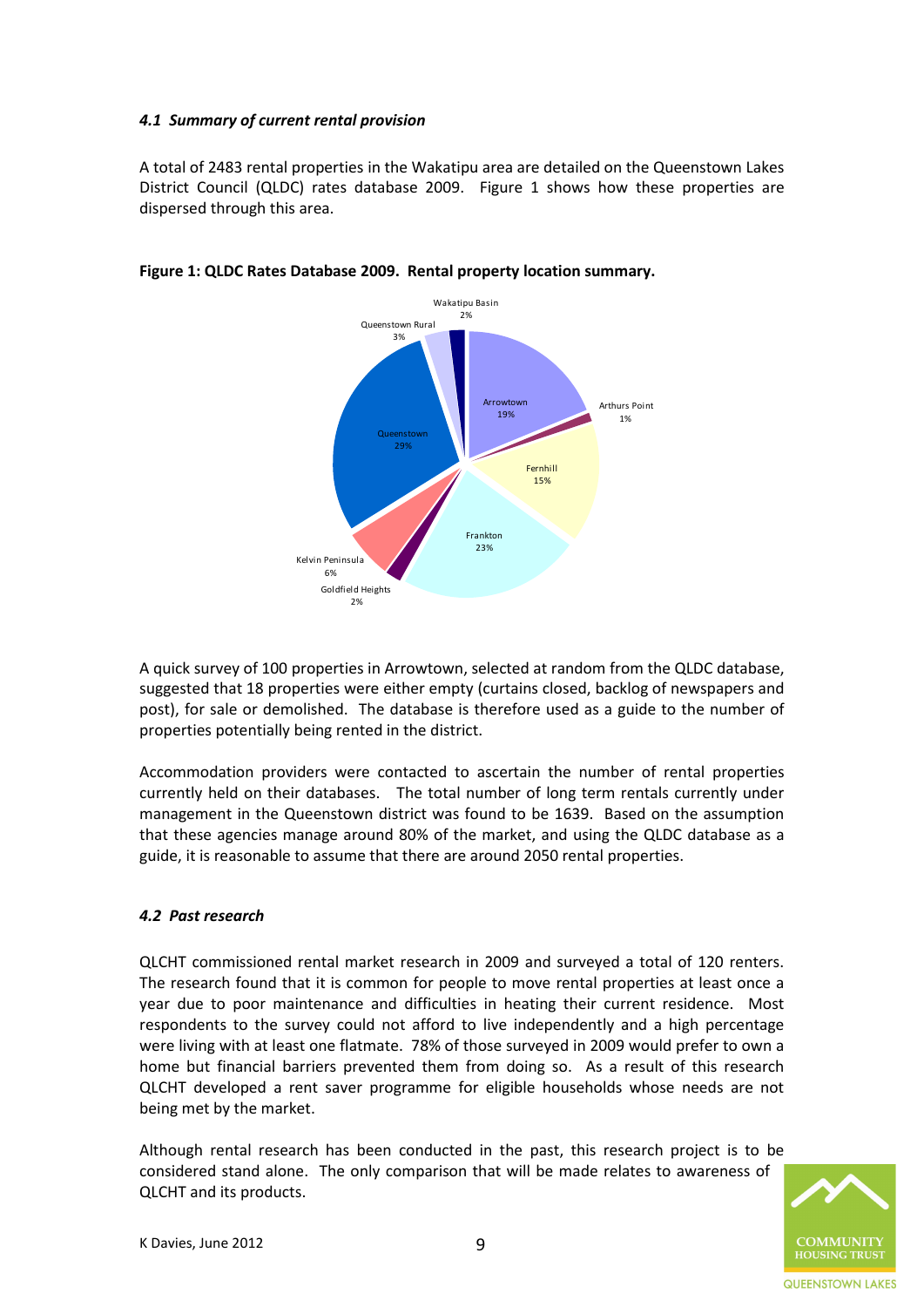# <span id="page-9-0"></span>*4.3 Affordable housing policy*

QLDC is currently debating its legal position with regards to Plan Change 24, which would where appropriate see the requirement for affordable housing considered as part of plan changes and resource consents. Affordable housing would therefore fall under the umbrella of the district plan and enable the council to marry up affordability and housing need for local people. The timing of this research is therefore pertinent in light of such changes.

# <span id="page-9-1"></span>**5. Methodology**

An online survey with closed ended questions and multiple choice answers was utilised for ease and speed of response. Where appropriate an option of 'other' and a text box were also provided. At the start of the survey people were asked to indicate whether they owned or rented their current property. Where they selected 'own' the survey took them to the final page so that they could complete their details therefore safeguarding against false results.

The survey was split into four sections:

- Section 1: About you
- Section 2: Your Accommodation
- Section 3: Your future plans
- Section 4: Other (awareness of the Trust and feedback).

Posted on the QLCHT website for four weeks, people were directed to the survey through advertising in the local press. Additional radio advertising and a leaflet drop were undertaken in the final week of the survey. Five \$150 New World shopping vouchers were offered as an incentive.

Basic analysis has been used as the method for processing the survey data and where appropriate cross tabulation analysis has been used to compare how respondents answered across questions. This analysis has been used to understand peoples' future plans for buying in the district.

# <span id="page-9-2"></span>**6. Findings**

For the purpose of this report the findings will be presented using the four section format of the survey. Within each section the primary findings have been presented with further detailed analysis presented in a separate section.

#### <span id="page-9-3"></span>*6.1 Overview*

A total of 569 people responded to the online survey. Of these responses 28 of these were from people who own their property and were therefore disregarded. 18 people logged on to the survey but did not complete any information. Therefore the **true total response to the survey is 523**. To obtain a margin of error +/-4 at the 95% confidence level a sample size of 464 was required (based on a population of 2050 rental properties). Therefore we can be

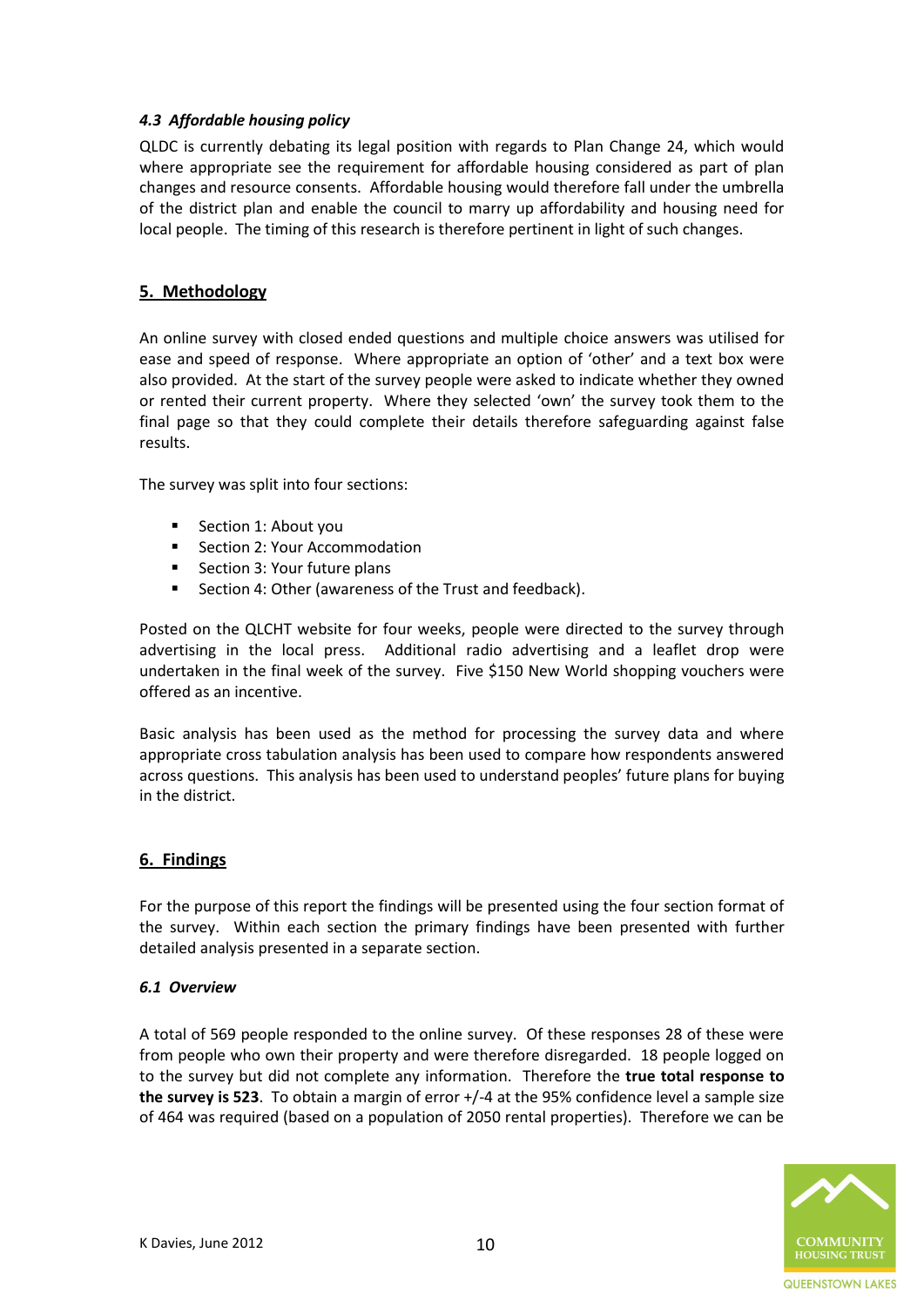confident that the results from this survey are representative of the number of renter households in the Queenstown district<sup>4</sup>.

### <span id="page-10-0"></span>*6.2 Survey section 1: About you*

This section of the survey asked basic demographic information about people, their age, earnings and immigration status. This information enabled profiling of renters' for further analysis, which is presented later on in this report.

In relation to respondents' age, 60% were between 26 and 40, with 19% under 25. Only 21% of respondent were over 41 and 1% were retired. Figure 2 shows the breakdown of respondent by age.

#### **Figure 2: Age profile of respondents**



Respondents were asked how much they earn per annum. The majority earned below \$50,000 per annum and only a small percentage earned over \$110,001. Figure 3 shows the breakdown of respondents by wage banding.



 $^4$  This is based on the assumption that we received only one response per household and as only 38% were in a flatting situation the error in this assumption is believed to be low.

 $\overline{a}$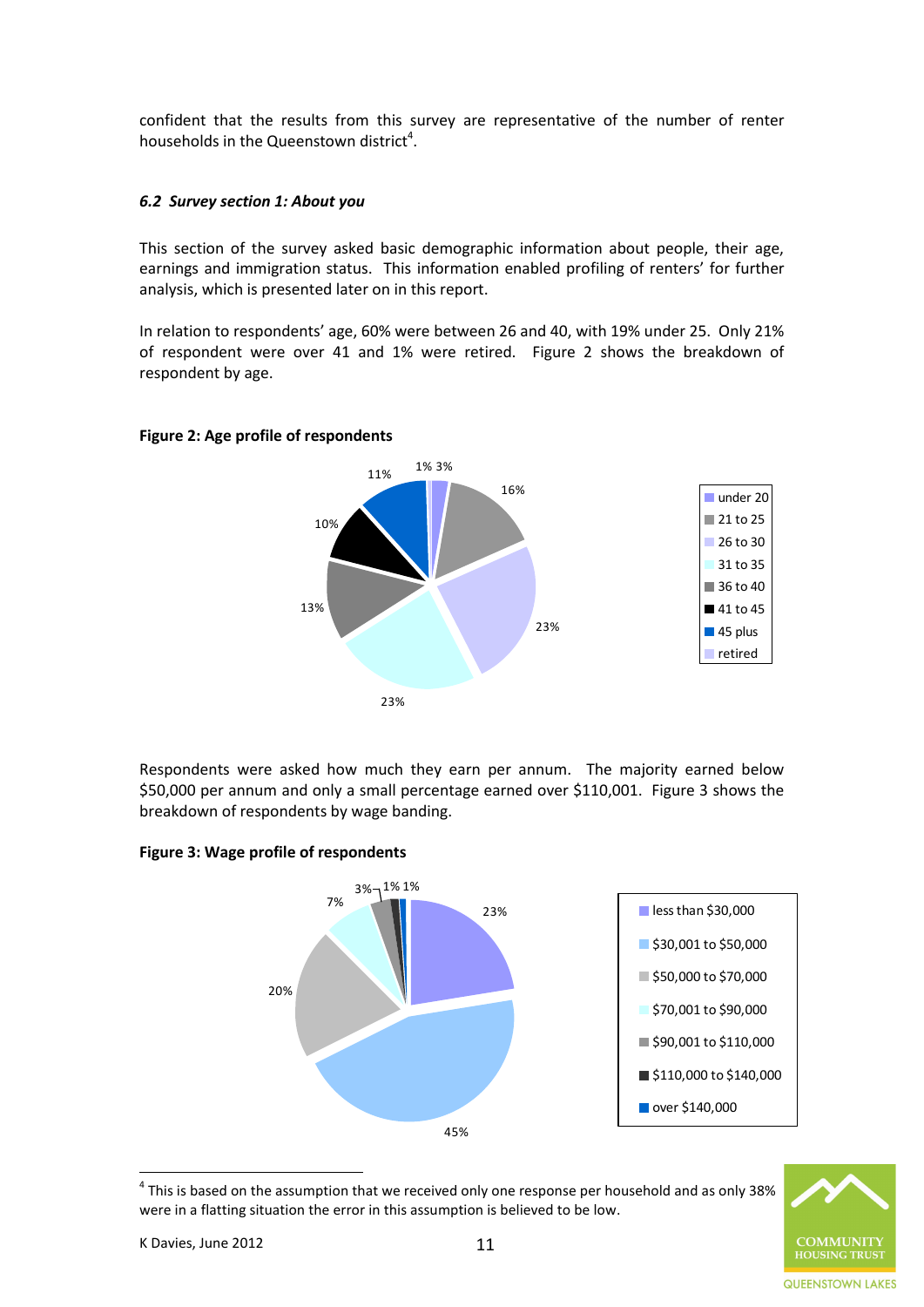To gain a sense of how many people from the sample are New Zealand citizens, the survey asked people to state their immigration status. This data therefore gives us a picture of how many renters are likely to be committed to the district. It was decided not to discount renters who are on work visas to ascertain their intentions and perceptions of affordability in Queenstown. The majority of respondents were New Zealand citizens and 21% had residency or work to residency visas. A very small percentage of respondents were on work visas with some of them specifying plans to stay longer. The respondents who selected 'other' were either Australian citizens, on student visas or parent/guardian visas. Figure 4 shows the breakdown of respondents by immigration status.



#### **Figure 4: Immigration profile of respondents**

#### <span id="page-11-0"></span>*6.3 Survey section 2: Your accommodation*

This section of the survey asked people about their current rental, the location, how many people they rent with, how long they have been renting and how it compares to their other experiences of renting in New Zealand.

In terms of location, the majority of respondents live in Queenstown with 18% residing in Frankton and 15% in Fernhill. Under 10% live in both Arrowtown and Goldfield Heights and a small percentage in other outlying areas. Renters also responded from Glenorchy, Closeburn and Dalefield.

38% of respondents were living with between two and five flatmates and 27% with their partner/spouse. Only 10% of respondents were renting by themselves and a small percentage from a range of other household makeup's including one parent families, as well as families who are renting a room to help cover the rent.

Respondents were asked how their experience of renting in Queenstown compares to their experiences of renting elsewhere in New Zealand. Multiple choice answers were

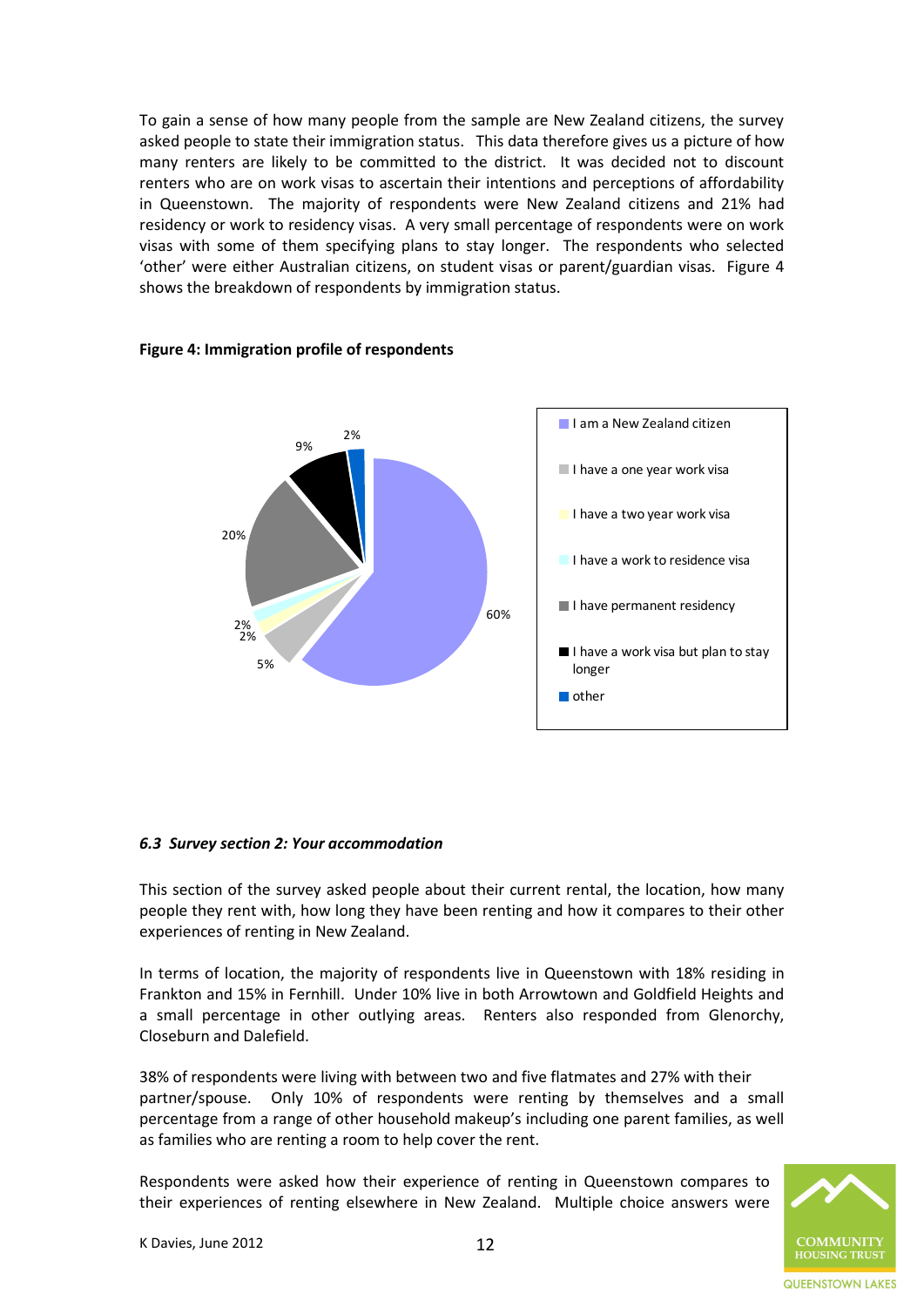allowed for this question. Table 1 shows how these comments are split between negative, positive and passive statements.

There is roughly a four to one ratio of negative to positive comments. That means that for every four renters who perceive renting in Queenstown negatively, only one renter views their experience as positive.

| <b>Negative statements</b>                 | # of statements | %              |
|--------------------------------------------|-----------------|----------------|
| Less affordable                            | 327             | 25             |
| More costly to heat                        | 257             | 19             |
| Less choice/variety of properties          | 149             | 11             |
| Poorer quality properties                  | 124             | 9              |
| Less secure tenancies                      | 72              | 6              |
| Less space                                 | 66              | 5              |
| Letting fees too high                      | 2               | less than 1%   |
| Letting agent unpleasant                   | 1               | less than 1%   |
| poor choice for single parent families     | 1               | less than 1%   |
| Landlords store their personal possessions | $\mathbf{1}$    | less than 1%   |
| <b>Total</b>                               | 1000            | 75             |
|                                            |                 |                |
| <b>Positive statements</b>                 | # of statements | %              |
| More choice/variety of properties          | 60              | 5              |
| Better quality properties                  | 62              | 5              |
| More space                                 | 42              | 3              |
| More secure tenancies                      | 27              | $\overline{2}$ |
| More affordable                            | 23              | $\overline{2}$ |
| Less costly to heat                        | 10              | $\mathbf{1}$   |
| Awesome views                              | $\mathbf{1}$    | less than 1%   |
| <b>Total</b>                               | 224             | 17             |
|                                            |                 |                |
| <b>Passive statements</b>                  | # of statements | %              |
| First time renting in New Zealand          | 95              | 7              |
| Only ever rented in Queenstown             | 10              | 1              |
| Similar to Auckland and Wellington         | 1               | less than 1%   |
| <b>Total</b>                               | 106             | 8              |
|                                            |                 |                |
| <b>Total number of statements</b>          | 1330            | 100            |

#### **Table 1: 'How does renting in the Queenstown district compare to your previous renting experiences in New Zealand?'**

#### <span id="page-12-0"></span>*6.4 Survey Section 3: Your future plans*

In this section people were asked about their future plans and whether they intend to commit to the area long term by purchasing a property. Firstly, respondents were asked whether they have aspirations to purchase a property and what their timescale is. Respondents were able to give multiple choice answers in response to this question. Table 2 shows the breakdown of responses.

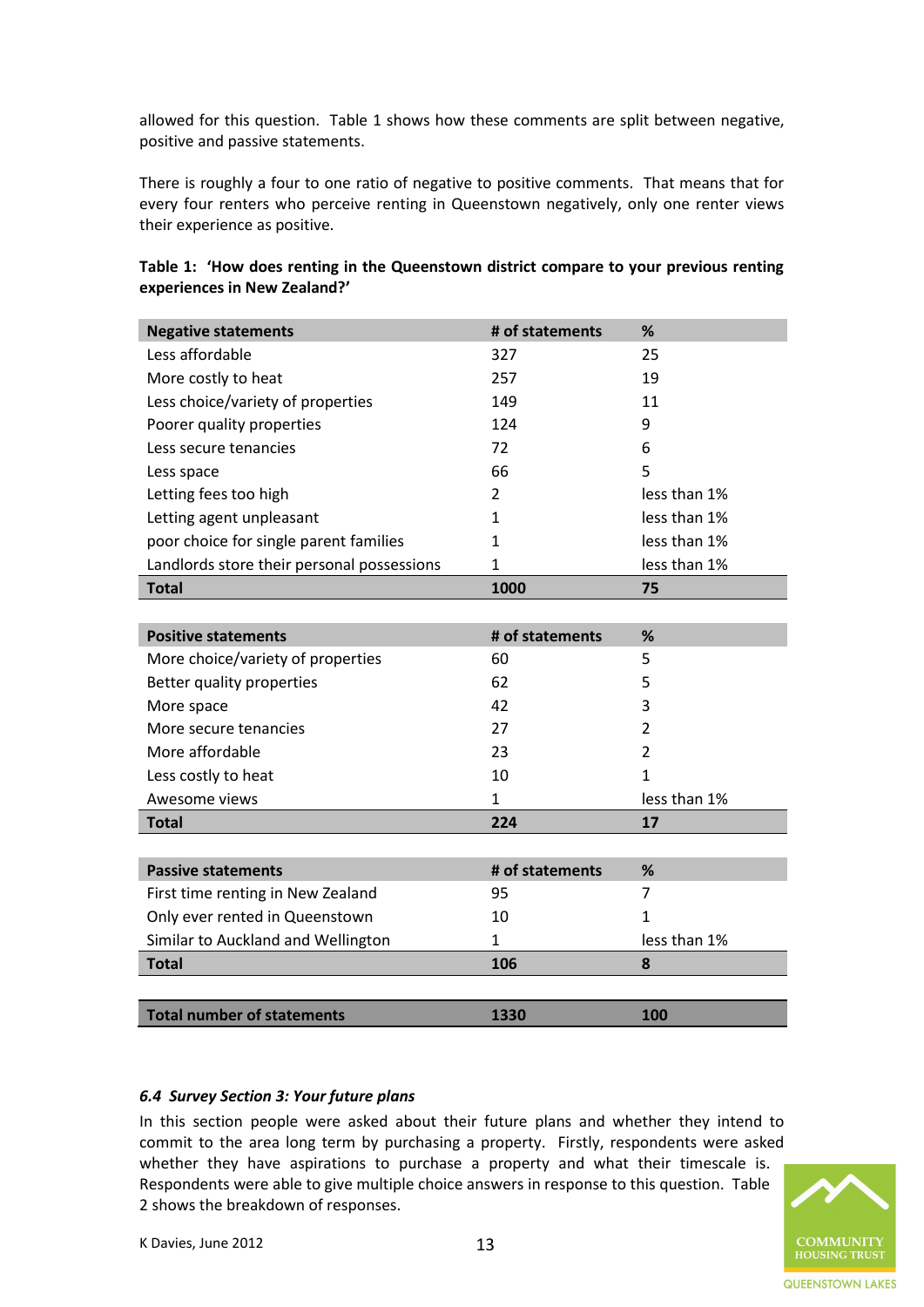It is suggested that housing stress is apparent in the 13% of people who said. 'No, I cannot afford to buy a property in Queenstown', however it may also be evident for the 30% of people who answered 'Maybe, depending on finances'. Further analysis of this question provides insight into these responses (see section 7).

|                                                 | # of responses | ℅          |
|-------------------------------------------------|----------------|------------|
| Maybe, depending on finances                    | 166            | 30         |
| Yes, in the next 2 to 5 years                   | 93             | 17         |
| Yes, in the longer term                         | 98             | 17         |
| No, I cannot afford to buy in Queenstown        | 72             | 13         |
| Yes, in the next 6 months to a year             | 53             | 9          |
| No, I am not staying in Queenstown long term    | 35             | 6          |
| Other                                           | 12             | 2          |
| No, I don't want the inflexibility              | 8              | 2          |
| No, I don't want the cost of buying             | 12             | 2          |
| No, I don't want the responsibility of owning a |                |            |
| property                                        | 7              | 1          |
| No, I don't want the hassle of repairs and      |                |            |
| maintenance                                     | 7              | 1          |
| <b>TOTAL</b>                                    | 563            | <b>100</b> |

**Table 2: 'Do you aspire to buy a property in the Queenstown district either now or in the future?'**

People who said that they aspire to own property were asked whether they will be buying with someone. The majority of respondents (64%) will be buying with a partner or spouse and a small percentage (28%) said that they aspire to buy a property alone. Fewer than 10% of people said that they wish to buy with friends or family.

Respondents were asked what their joint income will be. Figure 5 shows the breakdown of responses by joint income and shows that the majority will jointly earn below \$70,000 per annum, with only a small percentage earning over \$110,000.

# **Figure 5: Joint Income profile of respondents**



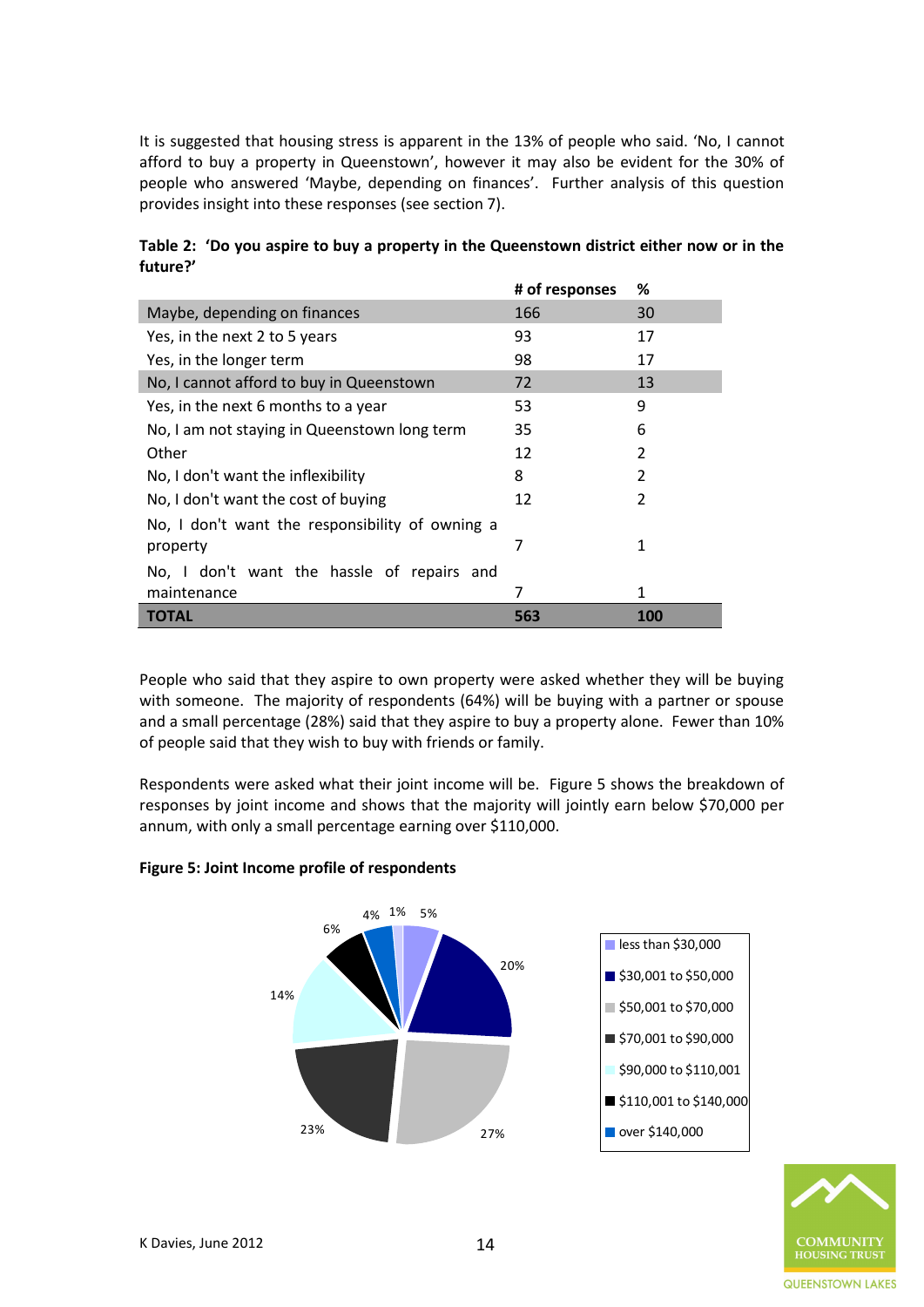When asked what is stopping them purchasing sooner a small percentage said they were between properties and renting until they find the right property to purchase. For the majority financial restraints are the biggest reason with 50% needing to save for a large enough deposit, 17% need to clear debt and 9% are awaiting a pay rise. This question enabled multiple choice answers so reasons were often a combination of factors.

People were asked to give the two main reasons why they aspire to own their own home with the main reason cited as 'something that is mine and no one else's'. Financial reasons were the second and third most cited reason for aspiring to buy. Figure 6 shows how people responded to this question.



**Figure 6: 'Why do you aspire to own your own home?'**

The question, 'Is affordability a barrier to your long term commitment to Queenstown?' was posed. Astonishingly, **86% of renters believe that affordability is or could be a barrier to their long term commitment to the Queenstown district.** Only 13% said affordability was not a barrier, and 1% ticked 'other' but did not provide further insight. A couple of respondents also provided additional comments suggesting that 'Cromwell seems more affordable' and 'we may have to move away from Queenstown'.

Respondents were asked their preference for affordable housing provision in the district and the majority (66%) would like to see two and three bedroom affordable houses made available in the district, with only 10% specifying four bedroom houses. A small percentage would like to see apartments.

# <span id="page-14-0"></span>*6.5 Survey section 4: Other*

In this section people were asked whether they are aware of the Queenstown Lakes Housing Trust and its products. 56% of respondents said that they are aware of the Trust and when asked about specific products the Shared Ownership programme was the product most respondents were aware of (22%). 20% of respondents were aware of the Nerin Square development, 8% of the Rent Saver scheme and only 6% were aware of Starter Loans. 44% of people were not aware of any of the Trust's products.

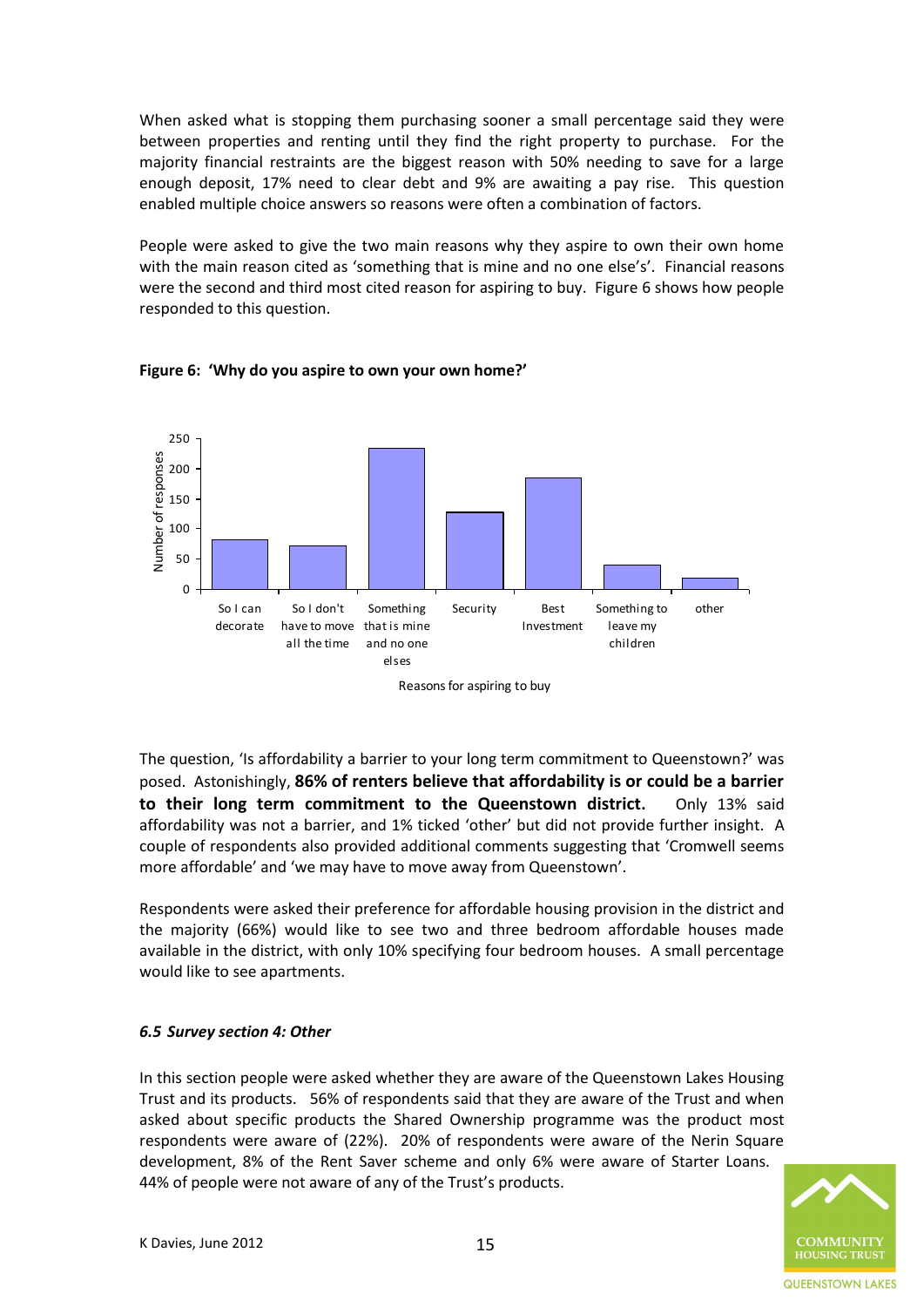# <span id="page-15-0"></span>**7. Further analysis: Identifying 'Housing Stress'**

Cross tabulation analysis was conducted on a number of questions to understand the continuum from renting to buying and identify where housing stress exists. Cross tab analysis enables comparisons across questions to identify trends and consider possible conclusions.

On face value the continuum from renting to buying is simple (see table 2) and assumes that 72 respondents (13%) are showing housing stress because they answered, 'no, I cannot afford to buy in Queenstown'. However, further analysis demonstrates that it is not quite this simple. Analysis of the question, 'Do you aspire to buy a property in Queenstown?' looked at people who answered:

- No, I cannot afford to buy in Queenstown
- **Maybe, depending on finances**
- No, I do not want the cost
- No, I do not want the inflexibility
- No, I do not want the hassle of maintenance and repairs
- No, I will not be staying in Queenstown long term

and compared these answers to whether they said 'yes' or 'possibly' to the question, 'Is housing affordability is a barrier to your long term commitment to Queenstown?'. The comparison therefore looked at the aspiration of buying versus the reality of buying. This enables an understanding, for example, of the impact of housing affordability on peoples' intentions to stay longer term.

However, some people will have made a conscious decision not to buy so where they said affordability is not a barrier we discounted these responses from further analysis. The 29 discounted responses are highlighted grey on Table 3.

|  |                                  |  | Table 3: Cross tabulation analysis of aspirations to buy (maybe and no answers) and |  |  |  |  |
|--|----------------------------------|--|-------------------------------------------------------------------------------------|--|--|--|--|
|  | housing affordability a barrier. |  |                                                                                     |  |  |  |  |

|                                            |             |                 | Is housing affordability a barrier to your long term commitment to |       |                    |
|--------------------------------------------|-------------|-----------------|--------------------------------------------------------------------|-------|--------------------|
| Count of Respondents                       | Queenstown? |                 |                                                                    |       |                    |
| Do you aspire to buy a property in         |             |                 |                                                                    |       |                    |
| Queenstown?                                | Yes         | <b>Possibly</b> | No                                                                 | Other | <b>Grand Total</b> |
| Maybe, depending on my finances            | 83          | 40              | 15                                                                 |       | 139                |
| No, I cannot afford to buy in QT           | 37          | 14              |                                                                    |       | 57                 |
| No, I don't want the cost                  | 8           |                 |                                                                    |       | 11                 |
| No, I don't want the hassle of repairs etc |             |                 |                                                                    |       | 4                  |
| No, I don't want the inflexibility         | 0           |                 |                                                                    |       |                    |
| No, I don't want the responsibility        | 0           |                 |                                                                    |       |                    |
| No, I will not be staying long term        | 15          | 12              |                                                                    |       | 36                 |
| <b>Grand Total</b>                         | 145         | 70              | 34                                                                 |       | 251                |

It is therefore considered that the number of people under housing stress is actually:

- **222**
- Or **39% of renters** who responded to this survey (percentage is based upon the total responses for this question)

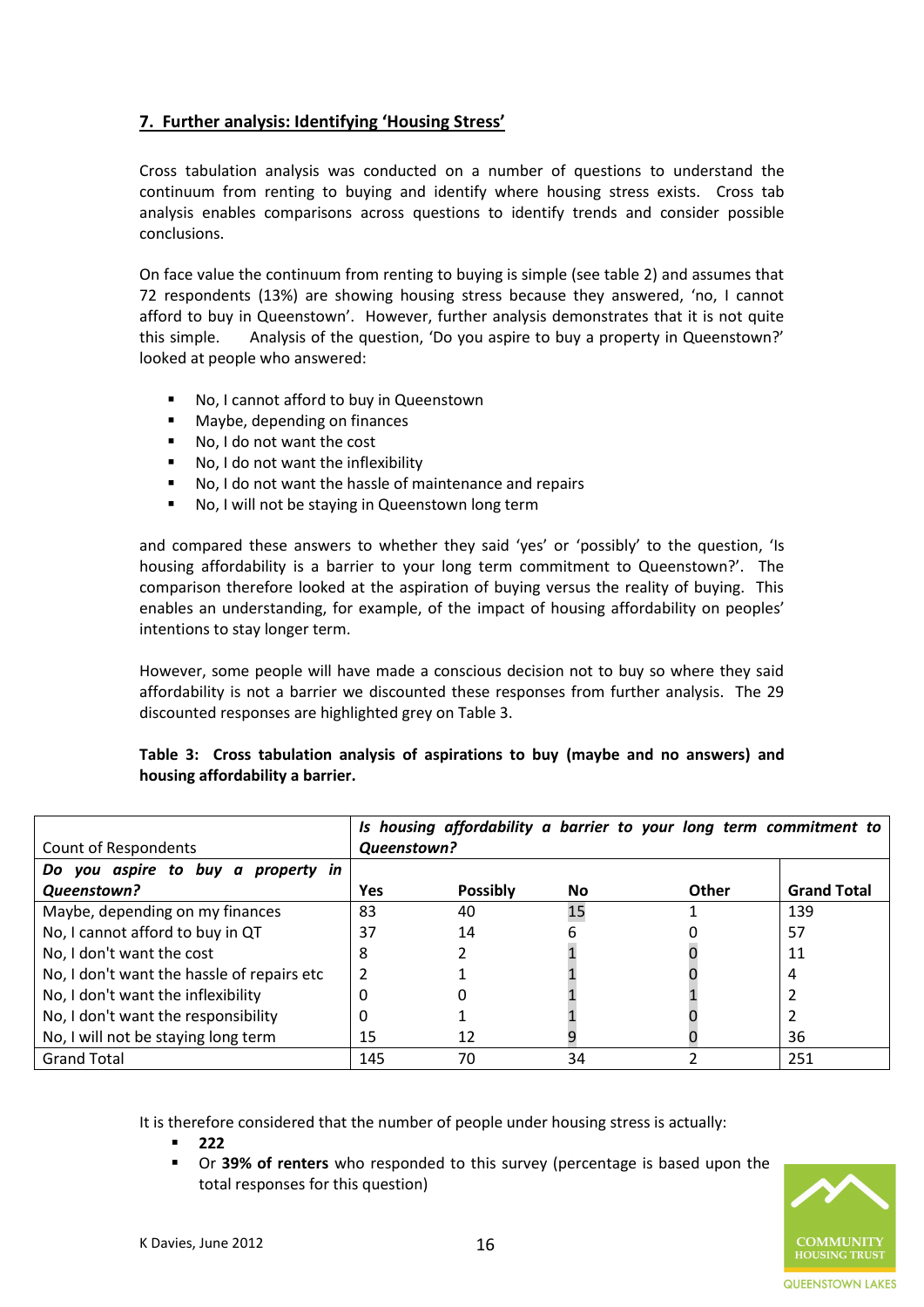#### *7.1 Profile of 'Housing stress'*

To understand why people are under housing stress further analysis was conducted to compare the 222 renters identified as under housing stress, as shown in Table 3, their age, individual earnings and length of time renting. These comparisons enable us to profile where housing stress is occurring in the community.

Figure 7 shows the age profile of renters under 'housing stress' and age and clearly shows how this increases up to the '26 to 35' banding and then declines as people get older. This suggests that people in the middle aged group are most likely to be under housing stress but even as people reach their 40's there is still an unachievable aspiration to buy.



**Figure 7: Housing stress versus age**

Looking at individual income, there is a very clear and obvious trend. The more you earn the less likely you will feel housing stress. It is interesting nonetheless to pinpoint the earning band, \$30,001 to \$50,000, most susceptible to housing stress. In fact 68% of respondents to the survey earned below \$50,000 per annum, so to be able to afford a property in Queenstown they would either have to buy jointly or have saved a hefty deposit.

#### **Figure 8: Housing stress versus. Individual earnings**



A similar trend can be observed when looking at aspirations to buy and the length of time a person has been renting. Housing stress appears to occur mostly frequently in people have been renting 6 months to a year and decreases the longer people have been renting.

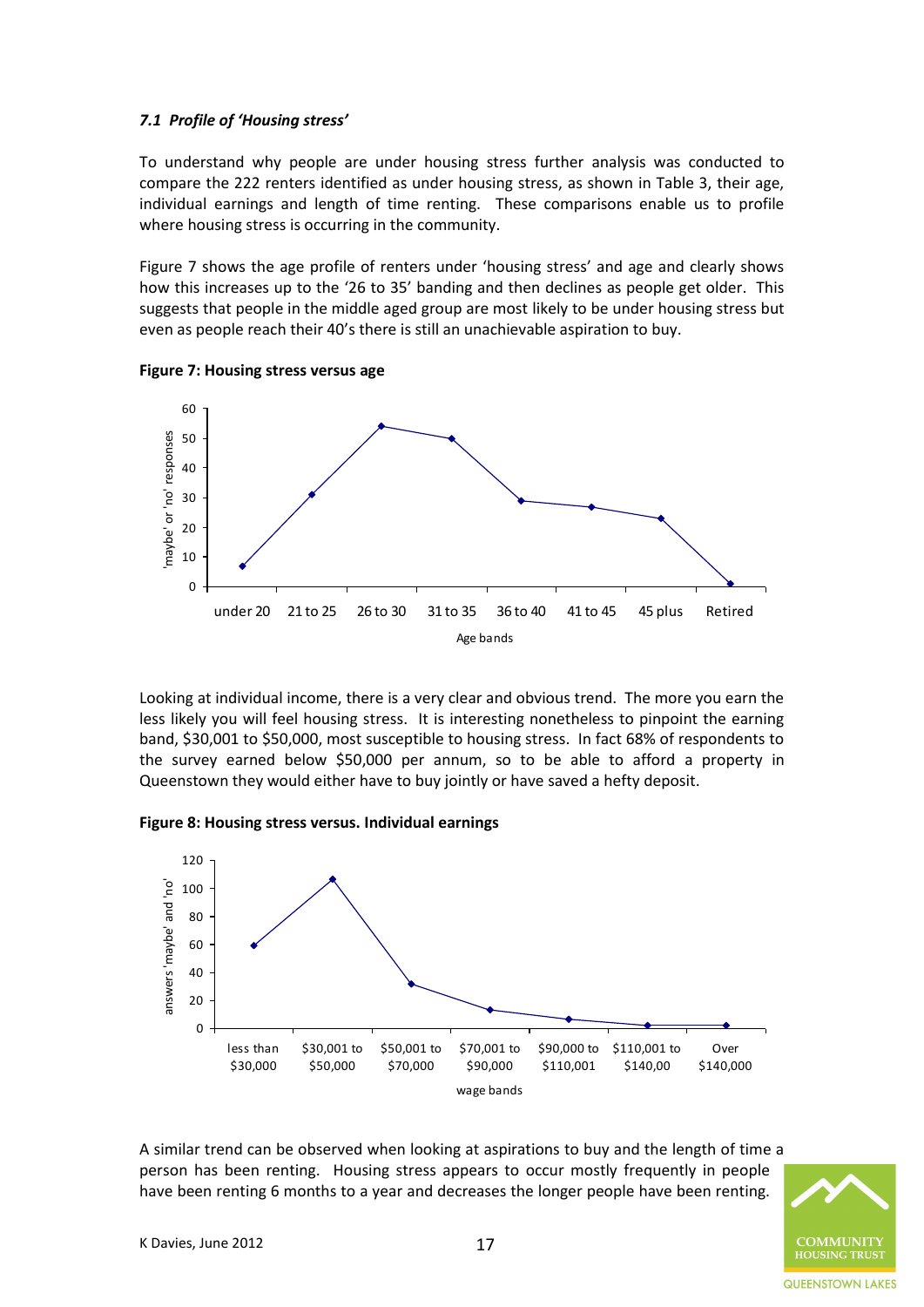This may suggest that once you have been renting over two years that your aspirations to buy diminish.



#### **Figure 9: Housing stress versus time renting**

Even people who do aspire to buy a property still perceive affordability as a barrier to their long term commitment to Queenstown. A cross tab analysis of the responses to these two questions revealed that 200 renters aspire to buy but perceive affordability as a barrier. This suggests that aspiring to buy and the reality of buying are very different.

| Count of Respondents | Is Housing Affordability a barrier to your long term commitment to QT? |          |    |       |       |
|----------------------|------------------------------------------------------------------------|----------|----|-------|-------|
|                      |                                                                        |          |    |       | Grand |
| Aspire to buy        | Yes                                                                    | Possibly | No | Other | Total |
| yes                  | 122                                                                    | 88       | 30 |       | 241   |
| maybe                | 83                                                                     | 40       | 15 |       | 139   |
| no                   | 62                                                                     | 30       | 19 |       | 112   |
| other                |                                                                        |          |    |       | 8     |

Grand Total 269 162 66 3 500

**Table 4: Cross tabulation analysis of aspirations to buy and affordability as a barrier to commitment.**

For many people the reality of buying means that only a joint income will enable them to realise their aspirations. Figure 10 compares affordability as a barrier and joint household income. This suggests that affordability is still a barrier when joint income is taken into account and as expected becomes less of a barrier as income increases. It seems to be the middle income bracket of \$50,001 to \$70,000 that provides the biggest barrier to long term commitment to Queenstown, and only salaries over \$90,000 seem adequate to reduce the affordability problem. Please note that this graph only shows those who said they aspire to buy as where people said that they could not afford to buy they were directed to the later questions in the survey.

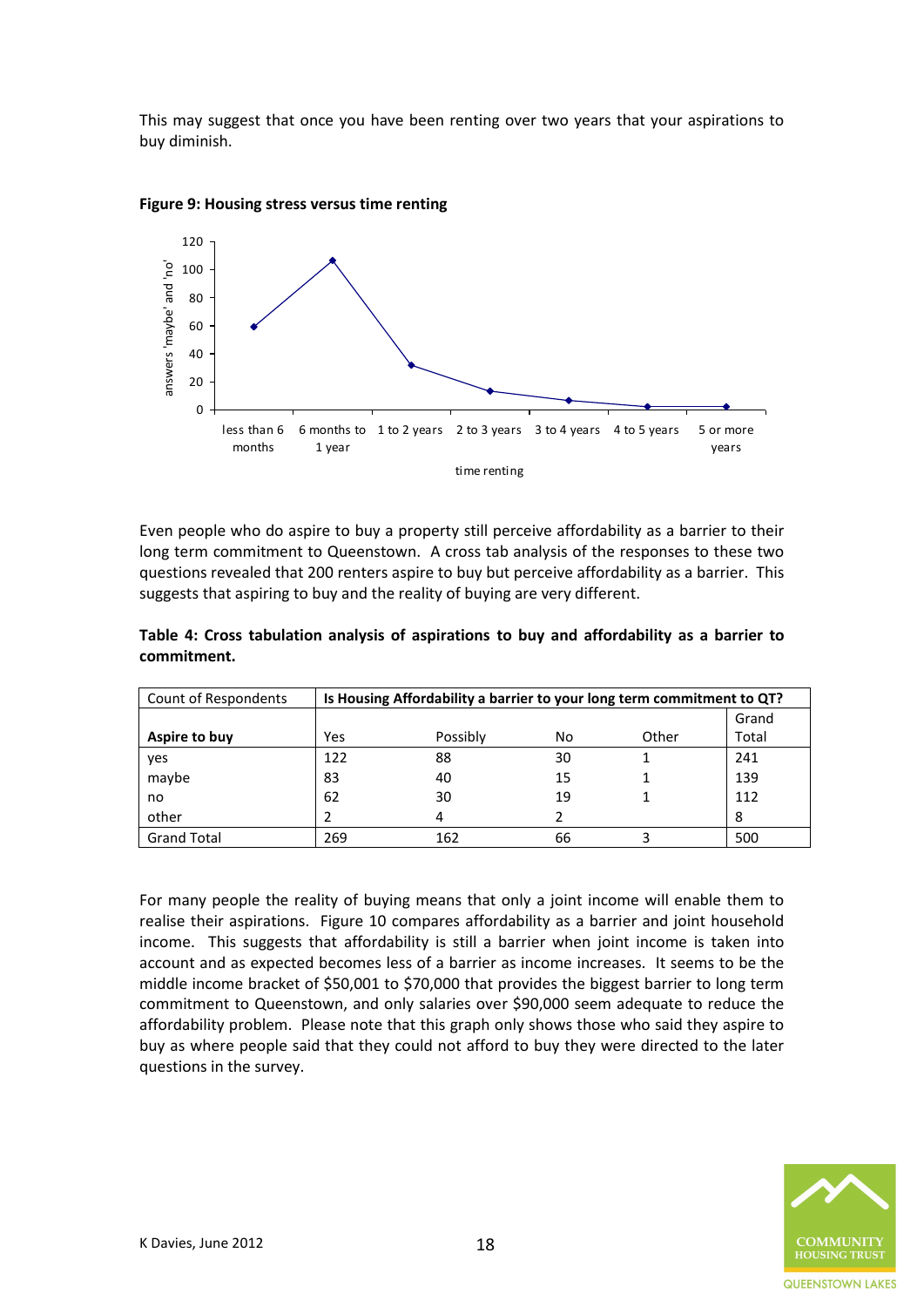



# <span id="page-18-0"></span>**8. Conclusions**

The three specific aims of this research were to determine where people are on the continuum of renting to buying and identify housing stress; to determine whether the current housing products offered by the Trust are sufficient to meet the demands of the market; and to determine how aware renters are of the Housing Trust and the products it offers. Conclusions will therefore be made under the heading of each aim.

#### *8.1 General conclusions*

Although a larger sample size was aimed for, we can be satisfied that the sample gathered is large enough for us to be confident that it reflects the general population of renters in the Queenstown district. This means that we can be confident that any result reflects how the general population would respond within a range of +/-4. The QLDC rates database used as one of the measures of the rental population for this survey may need updating to reflect the numbers of holiday homes and empty properties in the district.

The online survey was very well received and a number of additional comments were provided suggesting that people welcomed a succinct and valuable survey. Some of these additional comments asked for further information regarding certain schemes so the survey also acted as a mechanism for increasing awareness.

#### *8.2 To determine where people are on the continuum from renting to buying and identify where 'housing stress' exists.*

In terms of a continuum the population of renters can be thought of in three distinct bands:

- The 56% who are renting until they buy.
- The 5% who are happy renting and have no intention to buy.
- The 39% who aspire to buy but cannot due to affordability. These people are identified as under housing stress and could potentially receive support from the Community Housing Trust.

However, even for those who do aspire to buy, affordability could still be an issue. The fact that 86% of respondents, whether they aspire to buy or not, believe that housing affordability is or could be a barrier to their long term commitment to Queenstown is a

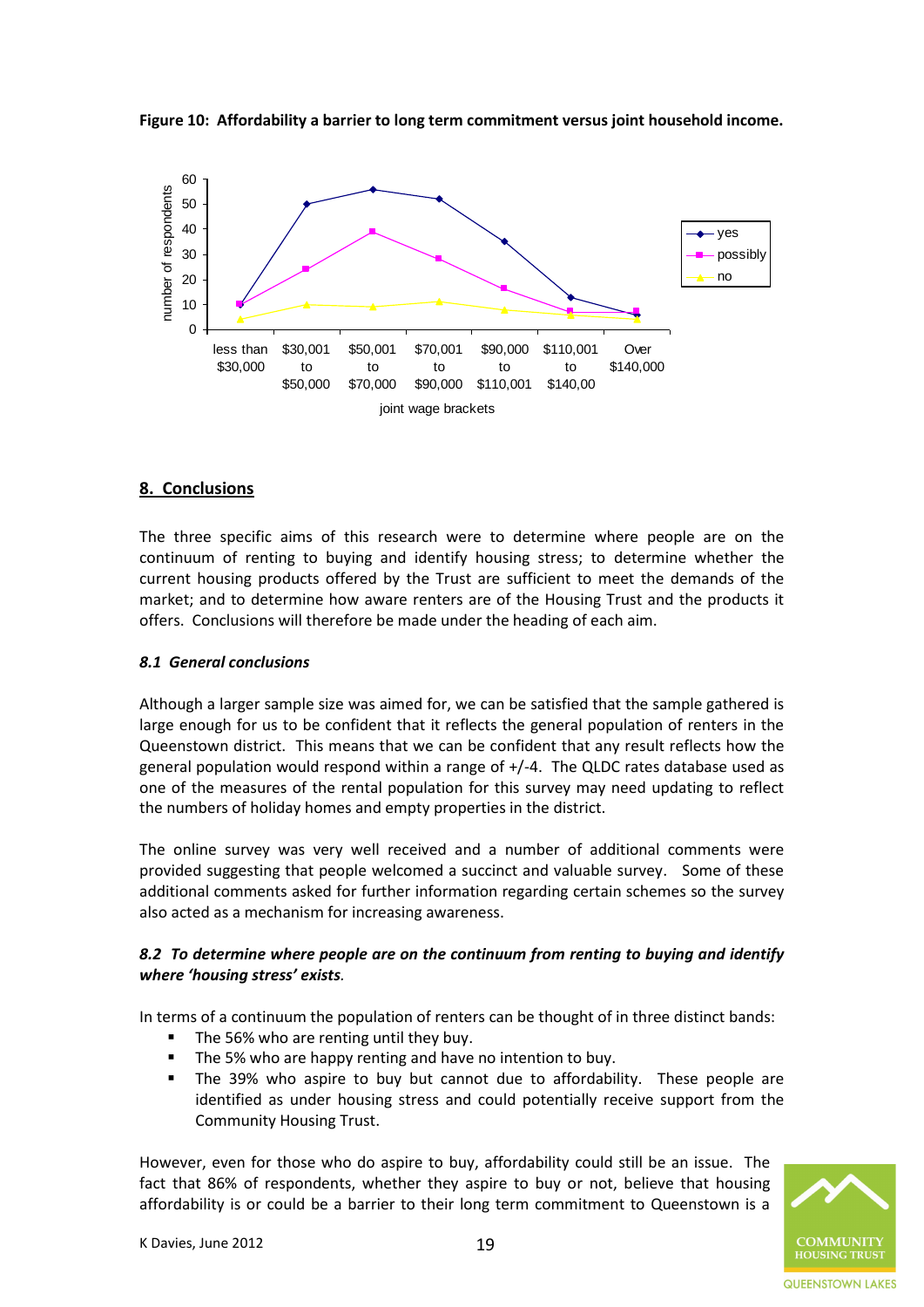significant finding, which will undoubtedly have an impact on the sustainability of local communities, possibly denting the ability of Queenstown to grow economically due to a decreased likelihood of retaining residents.

People identified as under housing stress were most likely to be aged between 26 and 35, have been renting for 6months to a year and have an individual income of below \$50,000 per annum. However, housing stress is still apparent in those in their 40's so although housing stress decreases with age it does not diminish altogether. There does appear to be a downward trend in terms of housing stress and income, as well as housing stress and the length of time renting.

# *8.3 To determine whether the current housing products offered by the Trust are sufficient to meet the demands of the market.*

Eligibility criteria for the Shared Ownership programme states that the household income for a person wishing to purchase alone will not exceed the 140% band level of \$90,000 or \$135,000 for a six person household. Based on these criteria, 95% of respondents fall into the wage bracket for individual earnings. 72% of respondents said that they aspire to buy a property with someone else and 94% of these would jointly earn under \$135,000. There are a number of other eligibility criteria that applicants are required to meet, for example a 5% deposit, so it is difficult to determine the exact numbers of renters who would be eligible for the Shared Ownership Programme. However, it is clear that a significant number of renters earn the within the threshold required for consideration by the Trust.

Eligibility criteria for the Rent Saver programme stipulates that an individuals earnings must not exceed the 100% band level of the Area Median Income. 88% of respondents fall into this criteria and earn below \$62,006. However, it must be noted that the multiple choice wage bandings for the survey (\$50,000 to \$70,000) mean that this is not an exact figure. As with other Trust products, applicants would need to meet a range of criteria to be eligible for support, so this figure provides a guide for the number of potential renters appropriate for this programme.

The survey also asked people's preference for affordable housing, with the majority (48%) preferring three bedroom homes. However, 18% would like to see more two bedroom houses and a small percentage (11%) four bedroom houses. 15% of respondents preferred apartments to houses. The Trust's development at Nerin Square comprises predominantly three bedroom houses and therefore meets the demands of the majority of renters. However, the Trust may wish to consider a combination of housing options when looking at future schemes.

# *8.4 Determine how aware renters are of the Community Housing Trust and the products it offers. This information will allow direct comparison to previous research conducted by Ascari.*

Previous research by Ascari identified that 32% of respondents had not heard of the Trust. This survey showed that 56% of respondents had heard of the Trust, which is a considerable increase from 2009. However, awareness of actual products is still fairly low with only 8% being aware of the Rent Saver Scheme. This suggests that there is further marketing work to be done to ensure information is reaching those who are eligible for support.

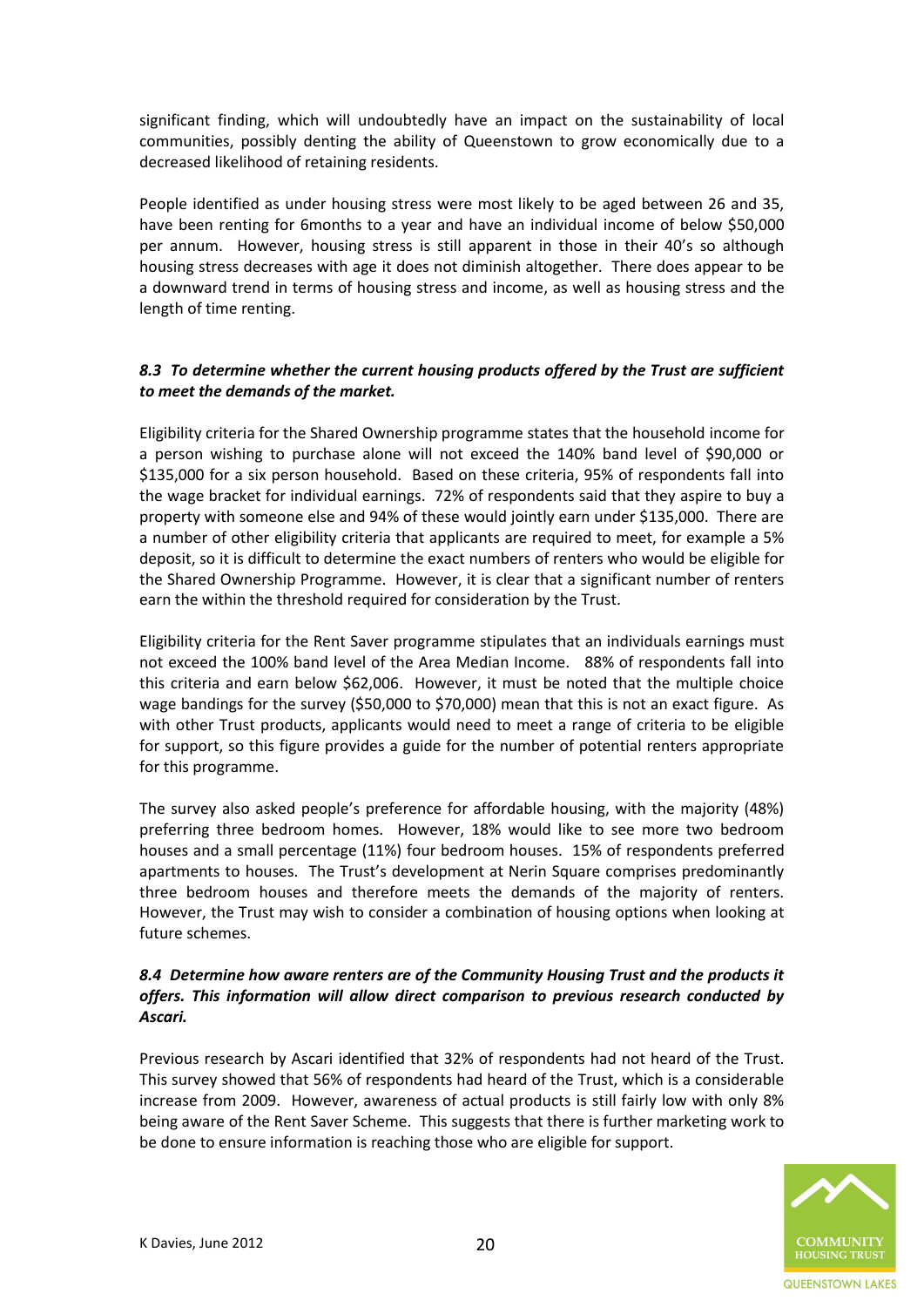# <span id="page-20-0"></span>**9. About the researcher**

Katherine Davies is an independent researcher who works on both social and market research projects. She obtained a degree in Psychology from the University of Essex (UK) and subsequently developed a varied career working for local councils, charities and private organisations. She has worked in research and development for a national housing and care provider in the UK specialising in dementia care and housing for the elderly. Katherine began working on a freelance basis in 2010 and has completed a number of projects including the value of the voluntary sector and impact of financial cuts of faith and belief groups. Katherine moved to Queenstown with her husband in September 2011.

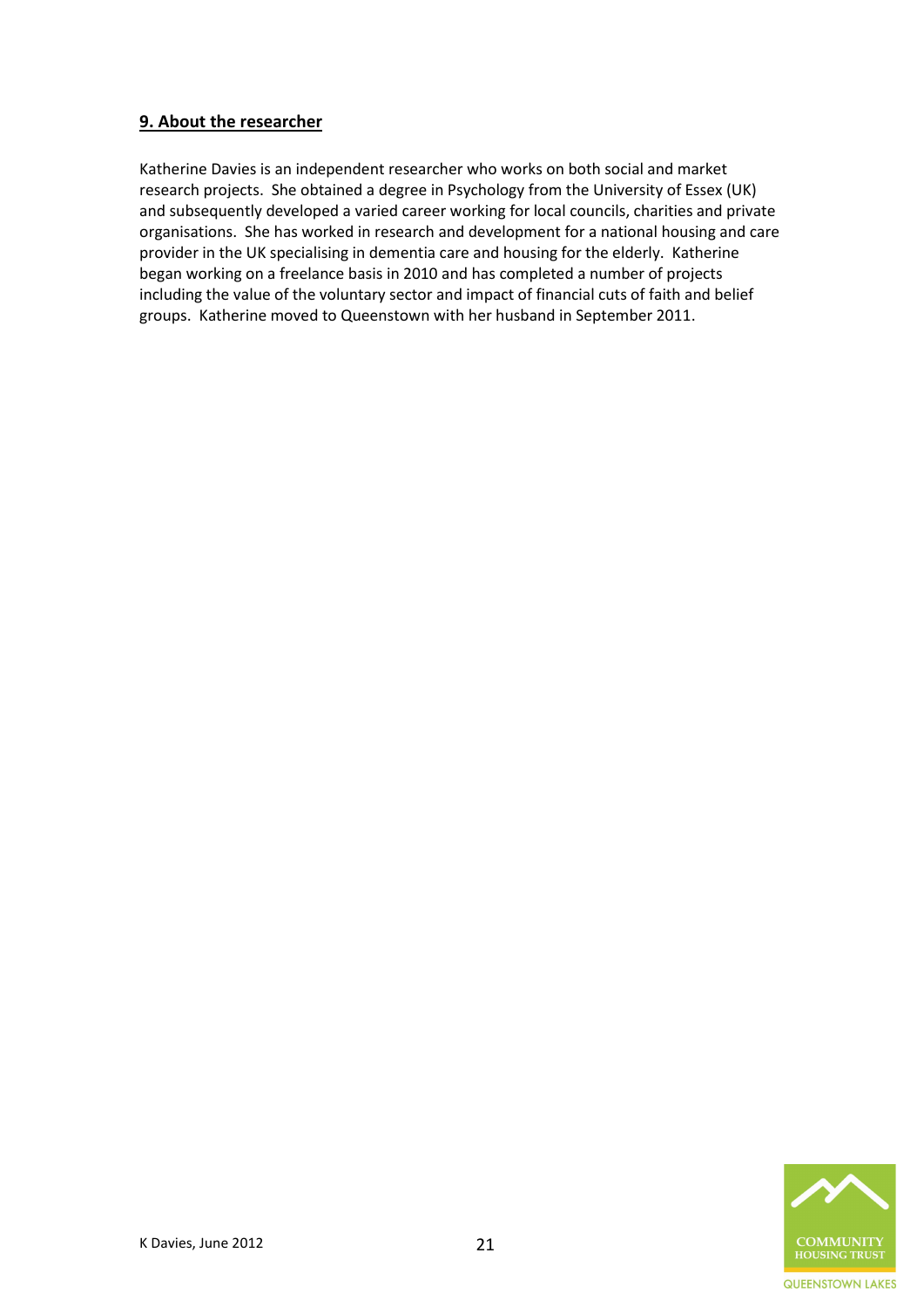# <span id="page-21-0"></span>**Appendix 1: Survey**

# **Renters' Survey – Queenstown Lakes Community Housing Trust**

The following survey should take **no more than five minutes** to complete and multiple choice questions are used throughout. Some questions also have an 'other' option and it would be helpful if you could provide some further information when opting for this.

Please also remember to add your contact details at the end so that we can add you into the draw to **win one of five \$150 New World Vouchers**. Your details will not be held on a database or used for any other purposes unless you state otherwise.

Before you begin the survey we firstly need to know whether you rent or own your property.

| Rent |
|------|
| Own  |

# **Section 1: About you**

- 1. How old are you?
	- $\Box$  under 20
	- $\Box$  21 to 25
	- $\Box$  26 to 30
	- $\Box$  31 to 35
	- $\Box$  36 to 40
	- $\Box$  41 to 45
	- $\Box$  45 plus
	- □ Retired
- 2. How much do you earn in a year (before tax)?

| $\vert \ \ \vert$ | less than \$30,000    |
|-------------------|-----------------------|
| $\vert \ \ \vert$ | \$30,001 to \$50,000  |
| $\vert \ \ \vert$ | \$50,001 to \$70,000  |
| $\vert \ \ \vert$ | \$70,001 to \$90,000  |
| $\vert \ \ \vert$ | \$90,000 to \$110,001 |
| $\vert \ \ \vert$ | \$110,001 to \$140,00 |
| $\vert \ \ \vert$ | Over \$140,000        |
|                   |                       |

3. What is your immigration status?

| $\Box$ | I have a one year work visa |  |
|--------|-----------------------------|--|
| П      |                             |  |

 $\Box$  I have a two year work visa

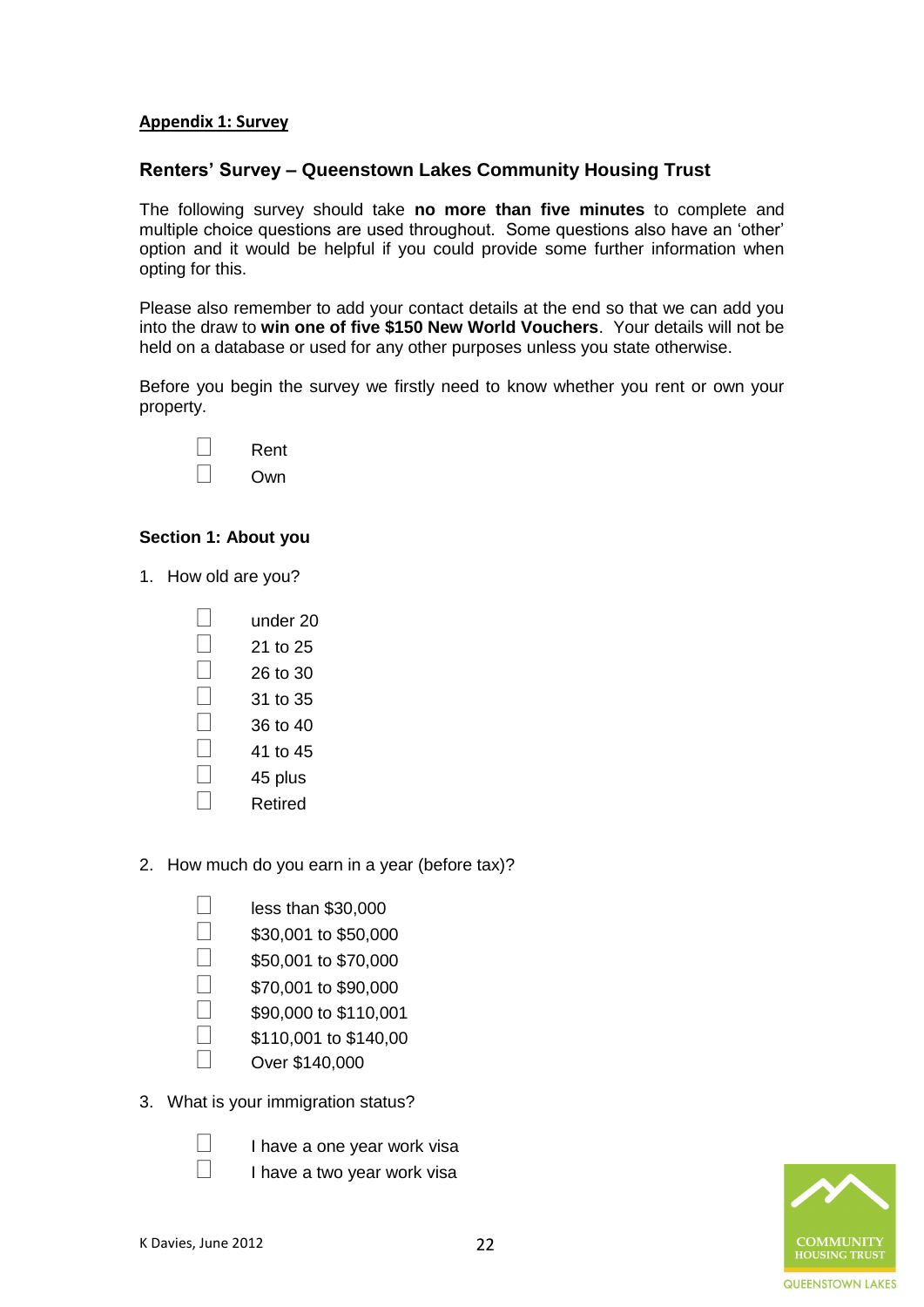- $\Box$  I have a work visa but plan to stay longer i.e. apply for another work visa or work to residency
- $\Box$  I have a work to residence visa
- $\Box$  I have permanent residency
- $\Box$  I am a New Zealand citizen
- $\Box$  Other, please specify………

# **Section 2: Your accommodation**

- 4. Where do you currently rent?
	- Arrowtown
	- $\Box$  Arthurs Point
	- $\Box$  Fernhill
	- $\Box$  Frankton
	- $\Box$  Goldfield Heights
	- $\Box$  Jacks Point
	- $\Box$  Kelvin Peninsula
	- $\Box$  Lake Hayes Estate
	- Lakeside Estate
	- Sunshine Bay
	- $\Box$  Queenstown
	- Quail Rise
	- Wakatipu Basin
	- □ Other, please specify………………………
- 5. How many people do you rent with?
	- $\Box$  I rent by myself
	- $\Box$  With my partner/spouse
	- $\Box$  With my partner/spouse and 1 child
	- $\Box$  With my partner/spouse and 2 children
	- $\Box$  With my partner/spouse and 3 children
	- $\Box$  With my partner/spouse and 4 children
	- $\Box$  With my partner/spouse and more than 4 children
	- $\Box$  With one other
	- $\Box$  With two others
	- $\Box$  With three others
	- $\Box$  With four others
	- $\Box$  With five or more others
	- Other, please specify…………………………………….
- 6. How long have you been renting in the Queenstown district?

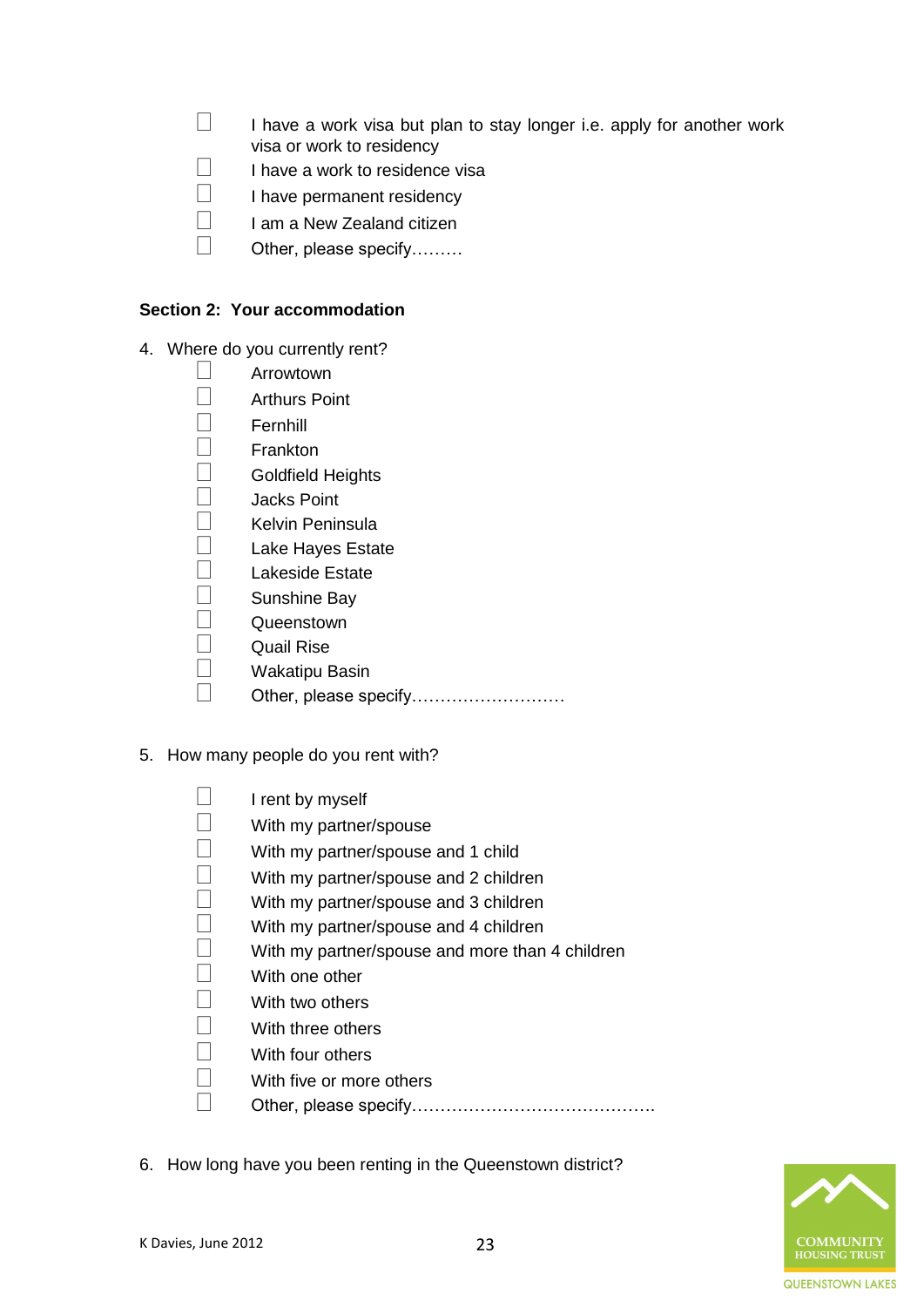- $\Box$  less than 6 months
- $\Box$  6 months to 1 year
- $\Box$  1 to 2 years
- 2 to 3 years
- $\Box$  3 to 4 years
- 4 to 5 years
- $\Box$  5 or more vears
- 7. How does renting in the Queenstown district compare to your previous renting experiences in New Zealand? (tick all that apply)

- $\Box$  Less affordable
- $\Box$  More choice/variety of properties
- $\Box$  Less choice/variety of properties
- $\Box$  Better quality properties
- $\Box$  Poorer quality properties
- $\Box$  More costly to heat
- $\Box$  Less costly to heat
- $\Box$  Less secure tenancy (e.g. owner returning, etc.)
- $\Box$  More secure tenancy
- $\Box$  More space
- Less space/overcrowded
- $\square$  This is the first time I have rented in New Zealand so cannot comment
- $\Box$  Other, please specify

# **Section 3: Your future plans**

- 8. Do you aspire to buy a property in the Queenstown district either now or in the future? (tick all that apply)
	- $\Box$  Yes, I will be buying in the next 6 months to a year
	- $\Box$  Yes, I will be buying in the next 2 to 5 years
	- $\Box$  Yes, in the longer tem
	- $\Box$  Maybe, depending on my finances
	- $\Box$  No, I will not be staying in Queenstown long term (go to Q12)
	- $\Box$  No, I do not want the cost of buying a property (go to Q12)
		- No, I cannot afford to buy a property in Queenstown (go to Q12)
	- No, I do not want the responsibility (go to Q12)
	- $\Box$  No, I do not want the inflexibility (go to Q12)
	- $\Box$  No, I do not want the hassle of maintenance and repairs (go to Q12)
	- $\Box$  Other, please specify
- 9. What is stopping you from buying sooner?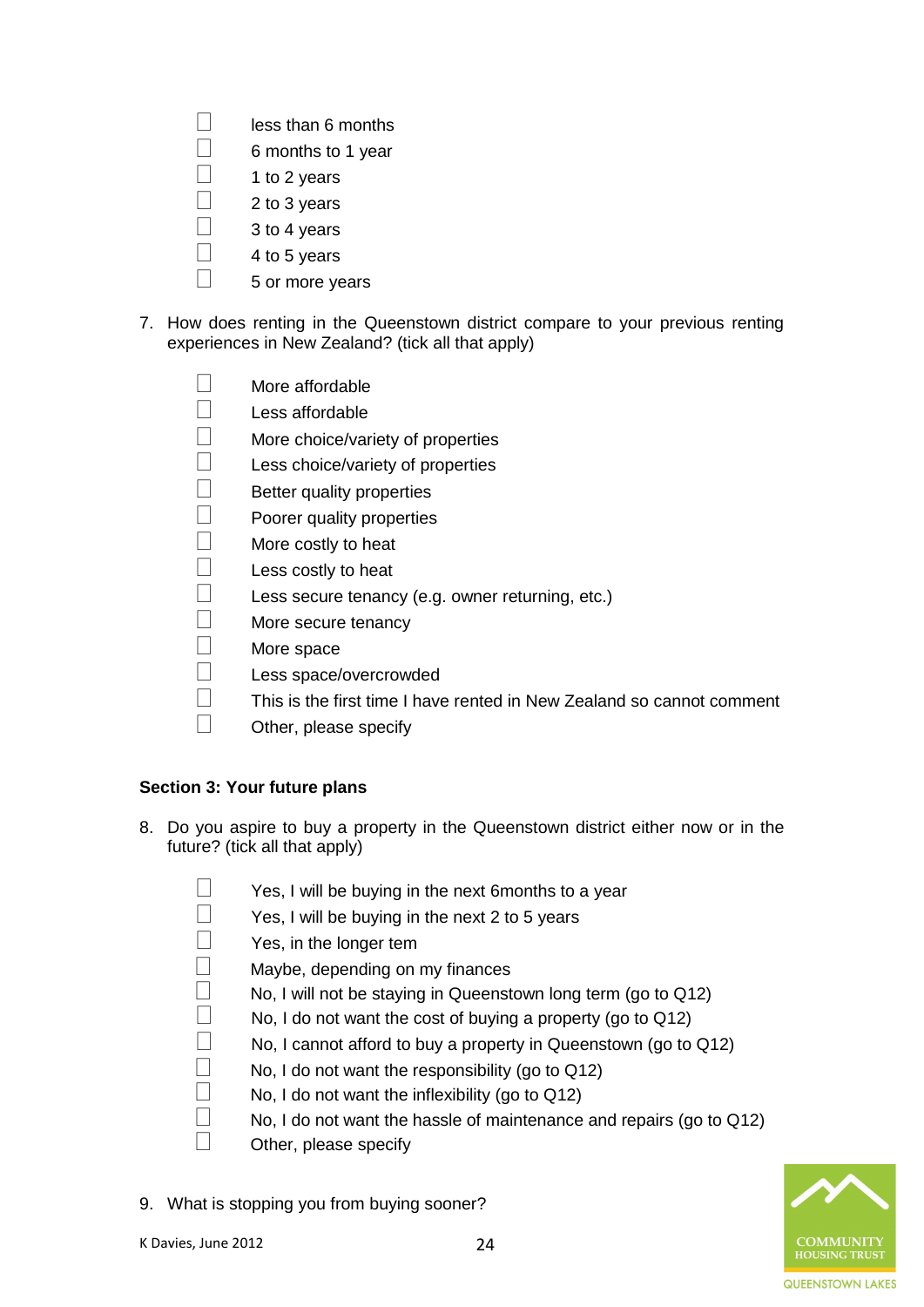- $\Box$  I need to save a bigger deposit
- $\Box$  I need to clear some debt
	- I haven't found the right property yet
- $\Box$  I have another property to sell first
- $\Box$  I have sold my property and am renting until I find something to buy
- $\Box$  I am waiting for a pay rise at work
- $\Box$  Other, please specify
- 10. Will you be buying a property alone or with someone else?
	- $\Box$  Alone
	- $\Box$  With my husband/wife/partner
	- $\Box$  With a friend/s
	- $\Box$  With parents
	- $\Box$  With my brother/sister
	- $\Box$  Other, please specify
- 11. What will you combined household income be?
	- $\Box$  less than \$30,000
	- $\Box$  \$30,001 to \$50,000
	- $\Box$  \$50,001 to \$70,000
	- $\Box$  \$70,001 to \$90,000
	- $\Box$  \$90,000 to \$110,001
	- $\Box$  \$110,001 to \$140,00
	- $\Box$  Over \$140,000
- 12. Why do you aspire to own your own home? (please tick your main two reasons only)
	- $\Box$  It is the best place to invest my money
	- $\Box$  To have something that is mine not someone else's
	- $\Box$  So that I can decorate and change a property as I want
	- $\Box$  Something to leave my children
	- $\Box$  Greater security
	- $\Box$  So that I don't have to move all the time
	- Other, please specify……………………
- 13. Is housing affordability a barrier to your long term commitment to the Queenstown district?



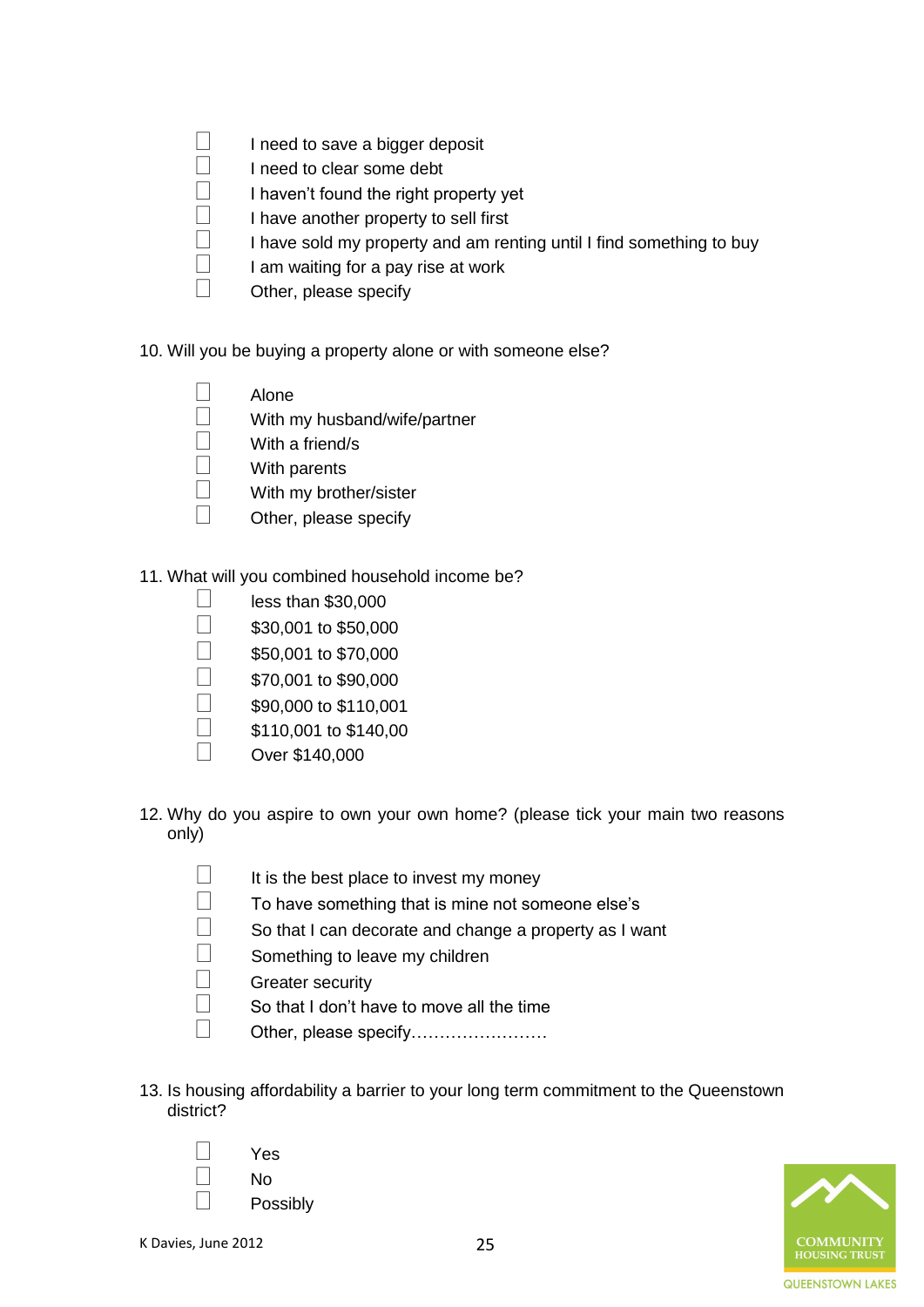- $\Box$  Other, please specify
- 14. What sort of affordable housing would you like to be made available, now and in the future?
	- $\Box$  1 bedroom apartments/units
	- $\Box$  2 bedroom apartments/units
	- $\Box$  2 bedroom houses
	- $\Box$  3 bedroom houses
	- 4 bedroom houses
	- $\Box$  I don't know
	- □ Other, please specify……….

### **Section 4: Other**

15. Are you aware of the Community Housing Trust?

| Yes |
|-----|
| N٥  |

16. Are you aware of any of the following Community Housing Trust programmes?

- □ Rent Saver
- Shared Ownership
- Starter Loans
- "Nerin Square" development (Lake Hayes Estate)

Thank you for completing this survey. To enter the draw to win one of five \$150 vouchers please add your name and contact details below:

Name…………………………….. Telephone/Mobile Number…………………… Email………………………………………..

If you would like to be added to the email database and receive updates from the Community Housing Trust, please tick this box

If you have any further comments or feedback regarding this survey or any of the issues raised please feel free to do so here.



……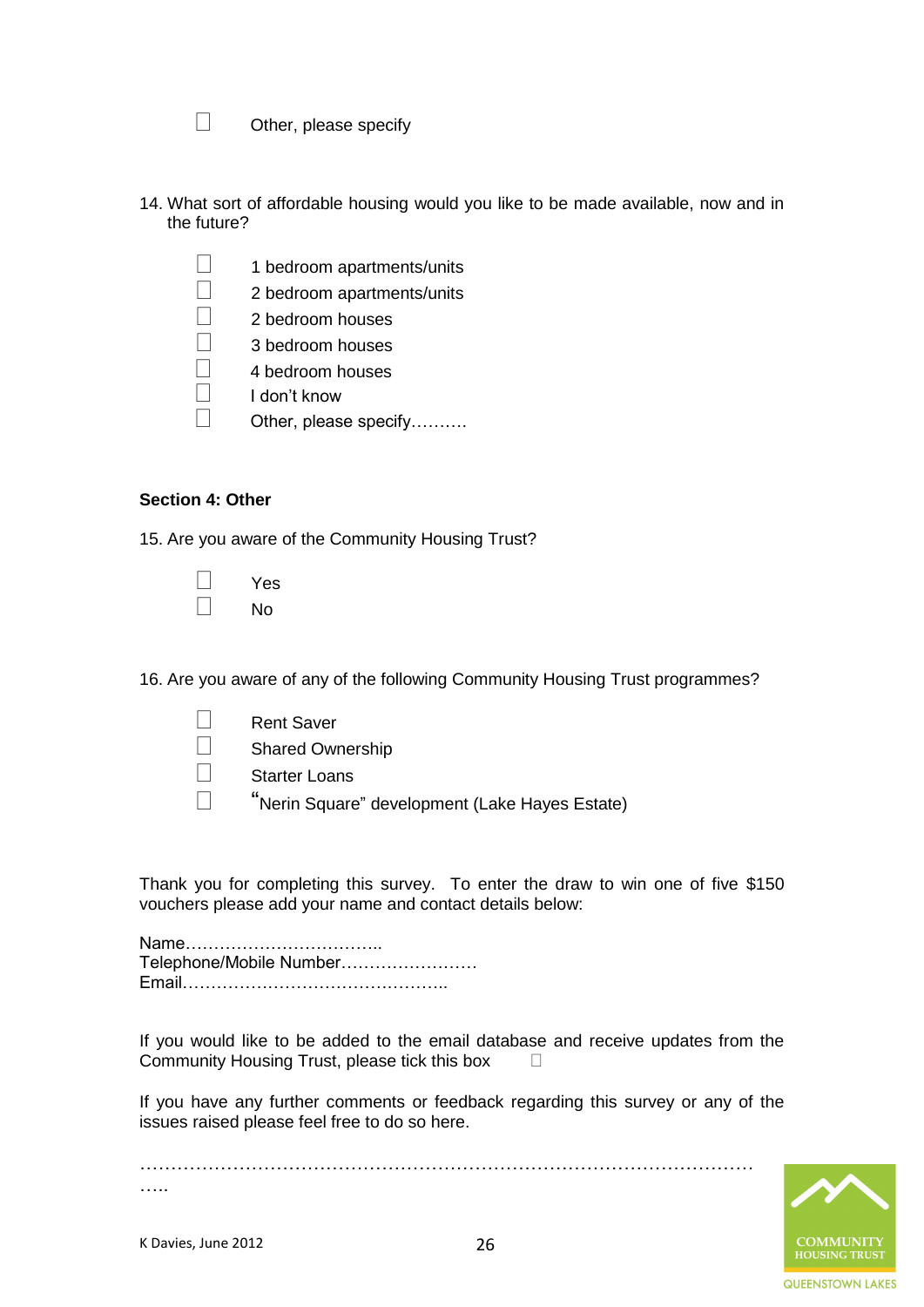# <span id="page-26-0"></span>**Appendix 2: Feedback from Survey Participants**

- A lot of decisions made due to not renting certain houses is due to poor insulation. My current house is good, but there are plenty of houses in QTWN that are cold, damp and un-insulated. Especially the houses that don't see the sun during Winter.
- Can you please send me info on community housing trust options...
- Great info. Thanks
- great survey thank you
- Having lived here since I was 8 means that all my family and now my own wee family live in the district. We don't want to have to leave but in the next few years when my partner finishes his apprenticeship we may have to just to be able to get some savings together to be able to buy here. We pay so much rent to pay off someone elses mortgage when we could be paying off our own and living week to week with the low wages is not ideal. Queenstown is home but its very expensive to live so we miss out.
- hello! I wish it had some English schools closest to frakton to facilitate studying English.THANK YOU FOR CONTACT
- Hi there, I would really appreciate some more information on what is available through the Housing Trust as we have currently found a section of land we wish to buy and looking at all our options towards our next steps. Much appreciated :)
- Hi there, interested in shared ownership, just so we can get into the market and have a place of our own. Interested in other help and advise you can offer.
- I am already on the database. Do you have any options coming up in Arrowtown?
- I do wish that renting or owning a home was more affordable in queenstown, however given the current market and its location, i know there will have to be a major economical change that may not happen for a very long time, In the mean time i am happy renting. I have been with 2 property managers and both have been very excellent to deal with. Queesntown is a very great place to live.
- I don't expect to be able to live in the most amazing area in the world, have an amazing job AND be able to afford a house here... renting sucks but I think it's an acceptable compromise.
- I dont think I will ever be granted a mortgage because of my age. So I'm a bit stuck between a rock and a hard place.
- I find it quite concerning the quality of rentals and affordability in the area. High end rentals are of good quality but from what I saw when I was looking landlords take advantage of the shortage of rentals here and the fact they do not need to provide quality houses to rent them. When we moved into our property we had to clean, including carpets, get rid of vermin, and everything we ask to be done - blocked spouting, broken windows are met with silence or a rental inspection. This is why we bought so soon. I am pleased we will not be renting for much longer and feel sorry for those who have the huge task of looking for reasonable and affordable rentals. Our rental was private via Mountain Scene and not through a letting agency.
- $\bullet$  I hope this info helps!
- I owned a house with an ex partner around 4 years ago and we decided to take in a rescued dog. Now, finding a good quality rental property that allowed dogs is virtually impossible. This is another reason I would like to buy again, but it is much harder on your own.
- I really liked renting from QAC, they made everything easy and were supportive when ny problems arose.
- I think alot of houses in Queenstown are over priced for the quality of the house and what they are . I also think alot of people are out of touch with what tennancy agreements actually entail.

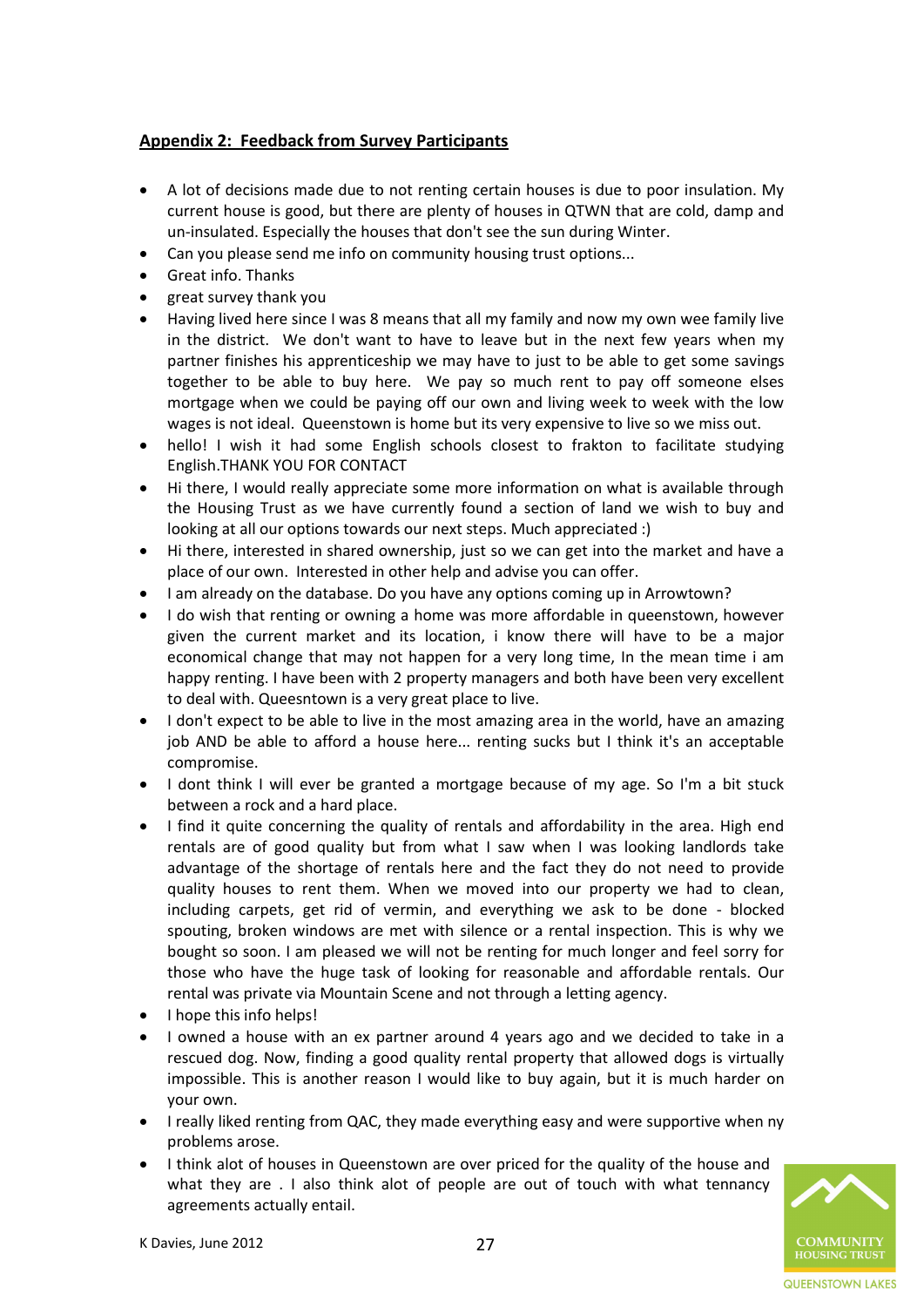- I think every major business in the city that employes 50 or more employees under \$30,000 pa should collectively sponsor an affordable home. That way if commerce / business increases then there is a likelihood of affordable housing increasing too.. not the current market rate development which is not affordable to workers. Also Jardine Park in Kelvin heights should be developed by the affordable housing trust... especially up the back of the park. Council built Broadview pump station to service a few houses so they could build infrastructure for Jardine park.
- I think leasehold land at an affordable rate, the ability to contribute to the construction and completion of the building to cut costs and rent to buy may make an otherwise difficult financial choice, become possible.
- I think QAC (rental Company) are the worst people to deal with when renting a property. They turn up for inpections willy nilly with no notice, they try everything they can to take your bond money when you move out for example I was charged \$50 per light bulb that wasn't going including installing fees, I had already told them there was a electrical promblem months before moving out and the lights kept blowing, but they did nothing about it, then I get charged for light bulbs, and also for patched over holes in doors that were already there when I moved in which I did not mark down on the problems with the house as it was already patched over and fixed.... I have heard alot of bad storys about QAC.
- I would like to see more rent to buys, as trying to save a depoist for a home is very hard.
- I'd like to learn more about the Housing Trust & what services they offer. I am single so buying a house is more difficult. Thank you for this opportunity.
- It would be brilliant if there were low cost sections made available on condition of people building 'affordable' housing. Many of the new builds at Lake Hayes Estate built way too large floor areas and are now unable to sell for a price anyone wants to pay. Perhaps also if there was incentive to build 'green' or 'eco' homes that would be brilliant. Or units whereby two or more families could live together. Some of us dont want to live on Nerin Square, or in houses designed by the Housing trust - so this could give more options. Basically it would be good to lobby council for more affordable developments, high quality housing, and development in areas that are well served by public transport and facilities.
- Many rentals that we could afford are disguisting, there should be more control of the prices, the types and conditions of properties that people are expected to live in, it evens seems the agents take no pride in the properties they present to you. At present after many years living in QT, we have managed to secure a lovely stand alone home although we couldn't afford it if our family, including a grandchild weren't living with us. The Landlord is fantastic and no agents involved!!
- Nice, brief, and to the point.
- Regarding which house we would consider; I have just seen a 2 bedroom house that is well placed in Arrowtown to have my children going to school without having the expense to take the car. An extension can be built to this house, and so, for this i would consider it. Thank you for the opportunity
- Renting long term in Queenstown is very expensive for what you get. Finding decent affordable options if you are single living alone is even more difficult if you want something better than a shoebox.
- Someone has to do something about rental prices! our incomes do not even come close to what rent is!.....at this point it looks as if i will never own my own home...
- Struggling with the cost of living in Queenstown makes it a less happy place to be and I have seen many many good hardworking folk who give a lot back to the community leave because pretty much everywhere else in NZ you can have a better quality of life; better cheeper food produce, doctors, dentists, entertainment. You have to be here for one thing: the mountains & the sports therein. Having to live in rental properties